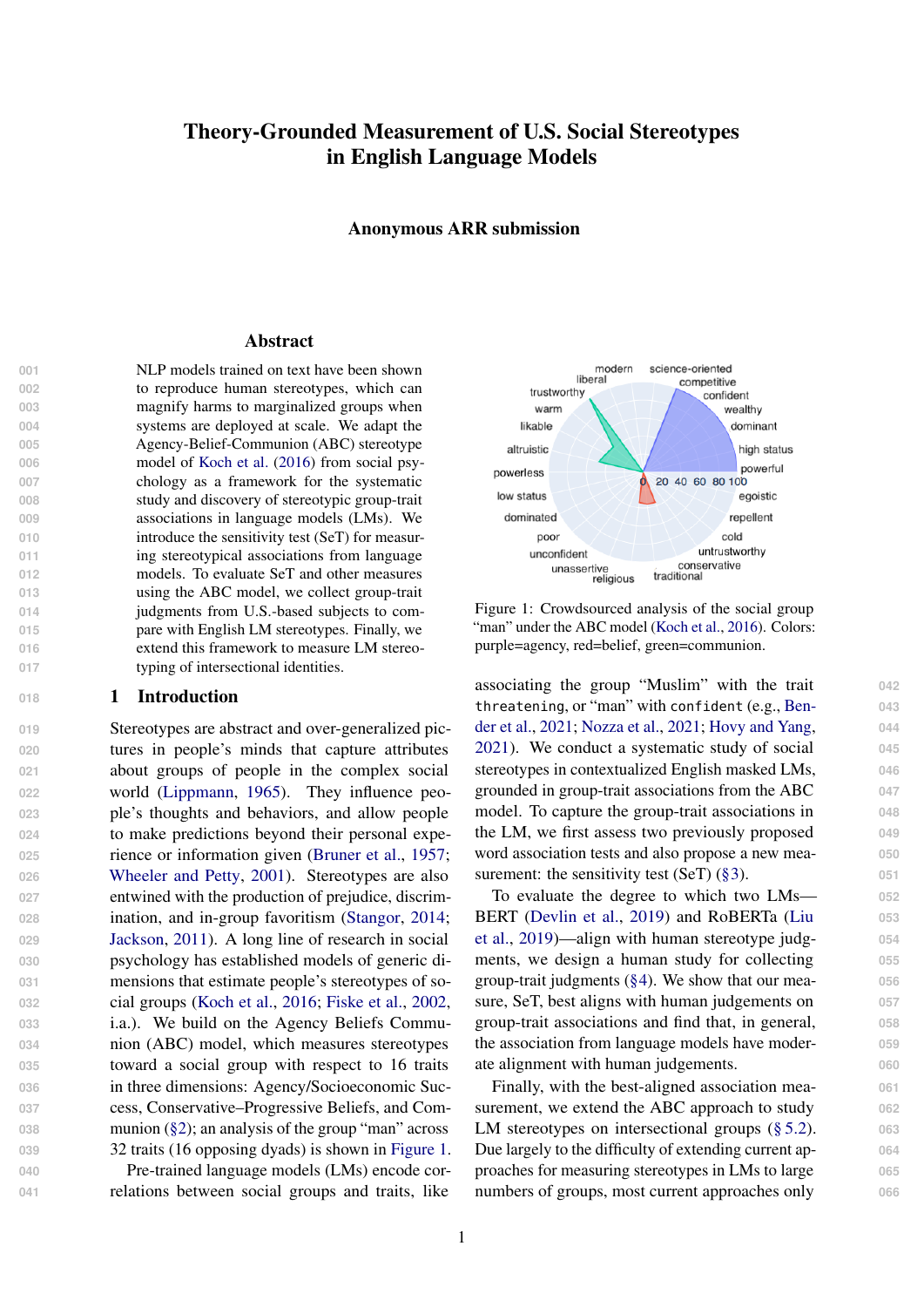<span id="page-1-1"></span>

| ы | powerless $\leftrightarrow$ powerful<br>low status $\leftrightarrow$ high status<br>dominated $\leftrightarrow$ dominating<br>poor $\leftrightarrow$ wealthy<br>unconfident $\leftrightarrow$ confident<br>unassertive $\leftrightarrow$ competitive | efs<br>Bel | religious $\leftrightarrow$ science-oriented<br>conventional $\leftrightarrow$ alternative<br>conservative $\leftrightarrow$ liberal<br>traditional $\leftrightarrow$ modern |  | untrustworthy $\leftrightarrow$ trustworthy<br>dishonest $\leftrightarrow$ sincere<br>$\text{cold} \leftrightarrow \text{warm}$<br>benevolent $\leftrightarrow$ threatening<br>repellent $\leftrightarrow$ likable<br>egotistic $\leftrightarrow$ altruistic |
|---|------------------------------------------------------------------------------------------------------------------------------------------------------------------------------------------------------------------------------------------------------|------------|------------------------------------------------------------------------------------------------------------------------------------------------------------------------------|--|--------------------------------------------------------------------------------------------------------------------------------------------------------------------------------------------------------------------------------------------------------------|
|---|------------------------------------------------------------------------------------------------------------------------------------------------------------------------------------------------------------------------------------------------------|------------|------------------------------------------------------------------------------------------------------------------------------------------------------------------------------|--|--------------------------------------------------------------------------------------------------------------------------------------------------------------------------------------------------------------------------------------------------------------|

Table 1: List of stereotype dimensions and corresponding traits in the ABC model [\(Koch et al.,](#page-9-0) [2016\)](#page-9-0).

 study isolated groups, despite the fact that people's [s](#page-8-4)ocial identities are multifaceted [\(Ghavami and Pe-](#page-8-4) [plau,](#page-8-4) [2013\)](#page-8-4). Because our approach is generalizable to unstudied groups, we take a step towards explor- ing stereotypes of intersectional identities, finding some correspondence between model behavior and the literature on intersectional stereotypes.

### <span id="page-1-0"></span>**<sup>074</sup>** 2 Background and Related Work

 People's impressions of the world and the actions they take are guided by their stereotypes. To systematize this observation, the field of social psychology has proposed models of stereotypes, including traits that can coordinate social behaviors to serve as fundamental dimensions of stereotyping. Some models are designed to focus on social [e](#page-8-5)valuation towards individual persons [\(Abele](#page-8-5) [and Wojciszke,](#page-8-5) [2014\)](#page-8-5), ingroup members [\(Elle-](#page-8-6) [mers,](#page-8-6) [2017;](#page-8-6) [Yzerbyt,](#page-9-8) [2018\)](#page-9-8), or a small set of outgroups [\(Fiske et al.,](#page-8-1) [2002\)](#page-8-1); the Agency Beliefs Communion (ABC) model—whose traits are de- signed to distinguish groups—is suited for a larger set of U.S. social groups [\(Abele et al.,](#page-8-7) [2020\)](#page-8-7). The ABC model takes a data-driven strategy to select a set of traits by eliminating those that are less effective in capturing stereotypes. The list contains 16 pairs, where each pair represents two polarities (see [Table 1\)](#page-1-1), categorized into three dimensions: agency/socioeconomic success, conservative-progressive beliefs, and communion/warmth.

 Ours is far from the first work to assess stereo- types in language models, and has both advan- tages and disadvantages compared to previous ap- proaches (see [Table 2\)](#page-1-2). Past work has gener- ally taken one of two approaches. The first ap- proach tests systems with hand-constructed tem- plates like "The [group] is □", where [group] ranges over social groups (e.g., "woman" or "His- panic"), and □ represents a "masked word" and ranges over occupations ("a professor" or "a nurse") (e.g., [Bolukbasi et al.,](#page-8-8) [2016\)](#page-8-8) or associa- tions drawn from implicit association tests (IAT) (e.g., pleasant/unpleasant words or career/family-[r](#page-8-10)elated words) (e.g., [Caliskan et al.,](#page-8-9) [2017;](#page-8-9) [Guo](#page-8-10)

<span id="page-1-2"></span>

| <b>Measurement</b>           | <b>Zes</b><br>Jenerali | Exhaustiv | Natura | Specifici |
|------------------------------|------------------------|-----------|--------|-----------|
| Debiasing (Bolukbasi et al.) |                        |           |        |           |
| CrowS-Pairs (Nangia et al.)  |                        |           |        |           |
| Stereoset (Nadeem et al.)    |                        |           |        |           |
| S. Bias Frames (Sap et al.)  |                        |           |        |           |
| CEAT (Guo and Caliskan)      |                        |           |        |           |
| This Work                    |                        |           |        |           |

Table 2: Comparison with previous work: Generalizes denotes approaches that naturally extend to previously unconsidered groups; Grounded approaches are those that are grounded in social science theory; Exhaustiveness refers to how well the traits cover the space of possible stereotypes; Naturalness is the degree to which the text input to the LM is natural (we consider naturally occurring web scraped data as "very natural" and crowdsourced sentences as "somewhat natural."). Specificity indicates whether the stereotype is specific or abstract.

[and Caliskan,](#page-8-10) [2021\)](#page-8-10). In [Table 2](#page-1-2) we refer to these **110** as "unnatural" prompts. The second approach col- **111** lects more natural sentences containing stereotypes, **112** either by web crawling with crowdworkers anno- **113** tations for social bias [\(Sap et al.,](#page-9-11) [2019\)](#page-9-11) or by hav- **114** ing crowdworkers directly write stereotyping sen- **115** tences [\(Nangia et al.,](#page-9-9) [2020;](#page-9-9) [Nadeem et al.,](#page-9-10) [2020\)](#page-9-10). **116**

In our work, we take the first approach with traits **117** from the ABC model, using prompts. The advan- **118** tage of this approach is that the templates and the **119** traits are completely controlled and are easy to ex- **120** tend to other social groups. The second approach **121** is harder to control, which also leads to significant **122** annotation challenges [\(Blodgett et al.,](#page-8-11) [2021\)](#page-8-11). Us- **123** ing natural sentences limits generalizability, as it **124** requires a unique collection of prompts (and em- **125** bedded traits) for each social group; in contrast, the **126** prompt-based approach easily generalizes to any **127** plausible group, especially when based on a theo- **128** retically grounded framework like ABC or IAT. **129**

An advantage of our work is that the ABC traits **130** are more exhaustive in stereotype coverage with **131** verification from social psychological experiments. **132** The ABC model covers three dimensions with 16 **133** traits, which are consensual, spontaneous, and have **134**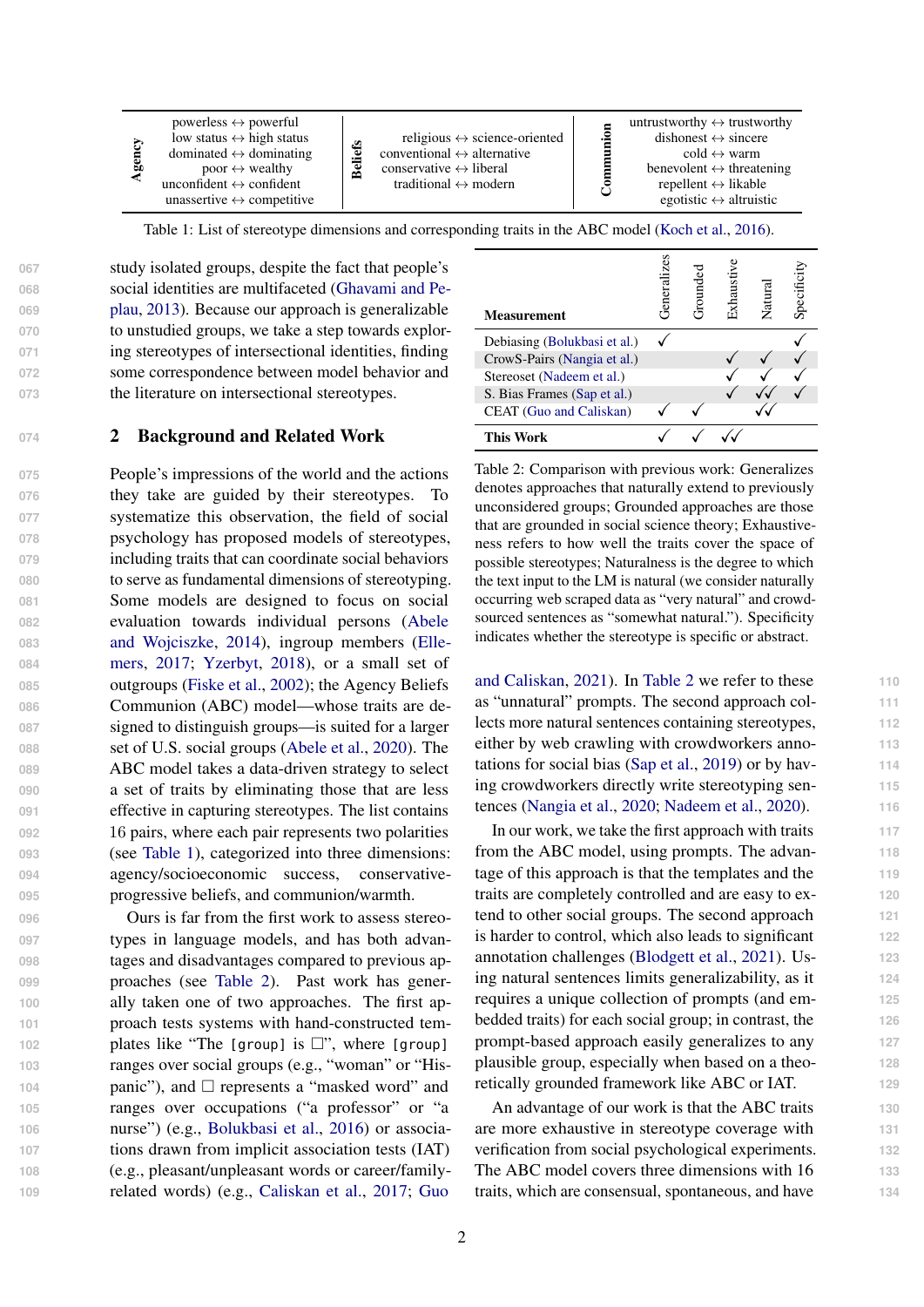<span id="page-2-1"></span>

| Domain               | Groups                                                     |
|----------------------|------------------------------------------------------------|
| Gender/<br>sexuality | <i>man, woman, non-binary, trans, cis, gay,</i><br>lesbian |
| Race/                | Black, White, Hispanic, Asian,                             |
| ethnicity            | Native American                                            |
|                      | Jewish, Muslim, Christian, Buddhist,                       |
| Religion             | <i>Mormon</i> , Catholic, Amish, Protestant,               |
|                      | Atheist. Hindu                                             |
| Socio-               | wealthy, working class, immigrant, veteran,                |
| economic             | unemployed, refugee, doctor, mechanic                      |
| Age                  | teenager, elderly                                          |
| Disability           | <i>blind, autistic, neurodivergent, Deaf,</i>              |
| status               | person with a disability                                   |
| Politics             | Democrat, Republican                                       |
|                      | Mexican, Chinese, Russian, Indian, Irish,                  |
| Nationality          | Cuban, Italian, Japanese, German, French,                  |
|                      | British, Jamaican, American, Filipino                      |

Table 3: Social groups domains and corresponding social groups used for the model experiments and human experiments. Single groups for human experiments are highlighted with italic font style.

 been tested using expansive range of social groups [\(Koch et al.,](#page-9-12) [2021\)](#page-9-12). They used a carefully designed data-driven approach to gather people's fundamen- tal dimensions of social perceptions with as little sampling bias as possible. Thus the resulted 16 traits cover most stereotypes.

 Nevertheless, the main trade-off of our approach is that the testing data are not as natural and specific as other approaches. Although we carefully pick and adjust the templates and the form of the social group terms so that the testing sentences are gram- matically correct, they are likely not representative of sentences seen in the real world or in the training data of the language models. Further, while our ap- proach has the benefit of near-exhaustive coverage of potential stereotypes, this comes at a cost: the traits we consider are much more high level (e.g., "repellent") than more fine-grained stereotypes col- lected by other means (e.g., the angry Black woman stereotype [\(Collins,](#page-8-12) [2002\)](#page-8-12))—this approach there-fore trades coverage for specificity.

## <span id="page-2-0"></span>**<sup>156</sup>** 3 Measuring Stereotypes in LMs

 Our goal is to measure stereotypes in (masked) LMs, and compare them to stereotypes elicited from people. In [§4](#page-4-0) we describe our approach for eliciting human judgments of group-trait affinities; here we describe how we measure these in LMs. Previous work has proposed various ways to mea- sure word associations in LMs, including increased log probability score (ILPS) and contextualized em- bedding association test (CEAT), both of which we summarize below. Finally, we present a new mea-surement which we call the Sensitivity Test (SeT), which adapts concepts from active learning to the 168 task of measuring a LM's associations. **169**

### <span id="page-2-2"></span>3.1 Measurements of Word Associations **170**

Increased Log Probability Score (ILPS) quanti- **171** fies word associations in language models through **172** masked word probabilities. It calculates the associ- **173** ation score with a pre-defined template, "[Group] **174** are  $\Box$ ." [\(Kurita et al.,](#page-9-13) [2019\)](#page-9-13), where  $\Box$  is a masked 175 token. For example, given a group "Asian" and **176** an trait smart,  $P("Asian", smart)$  measures the  $177$ probability of smart given "Asians" by filling in **178** the template. Since this probability is affected by **179** the prior probability of smart, ILPS normalizes **180** this probability by the "prior" probability of the **181** trait given a masked group, as below: **182**

$$
ILPS(g, t) = \log \frac{P(\square = t \mid g \text{ are } \square)}{P(\square_2 = t \mid \square_1 \text{ are } \square_2.)}
$$

Intuitively, ILPS measures how much does each **184** group increases the likelihood of a trait to be filled **185** in the template. One can easily show that this **186** equivalent to *weight of evidence* of the trait in fa- **187** vor of the hypothesis that the group is the target: **188**  $s(g, t) = woe(g : t | template)$  [\(Wod,](#page-9-14) [1985\)](#page-9-14).

Contextualized Embedding Association Test **190** (CEAT) estimates word associations with word **191** embedding distances [\(Guo and Caliskan,](#page-8-10) [2021\)](#page-8-10) . **192** Intuitively, CEAT measures whether some groups **193** are closer to certain traits in a latent vector space. **194** Given two sets of target words defining groups 195  $X, Y$  (e.g.  $X_{\text{male}} = \{$ "man", "father", ...}, 196  $Y_{\text{female}} = \{$ "woman", "mother", ...}) and two sets **197** of polar traits  $A, B$  (e.g.  $A_{\text{pleasant}} = \{ \text{love, peace}, \text{198} \}$ ...},  $B_{\text{pleasant}} = \{ \text{ evil, nasty, ... } \}$ , CEAT computes the effect sizes of the difference between X **200** and Y being closer to A than B and corresponding **201** p-values. Since contextualized word representa- **202** tions are affected by the contexts around the word, **203** for each word in the four word sets, CEAT ran- **204** domly samples 1000 sentences from Reddit, in **205** which the word appears, and uses these to approxi- **206** mate the true effect size as below: **207** 

$$
\text{CEAT}(A, B, X, Y) = \frac{\hat{\mathbb{E}}_{\mathcal{S}^{\mathcal{S}}}(g, A, B) - \hat{\mathbb{E}}_{\mathcal{S}^{\mathcal{S}}}(g, A, B)}{\hat{\mathbb{S}}_{\mathcal{S}^{\mathcal{S}}(X)}(g, A, B)}
$$
\n
$$
s(g, A, B) = \hat{\mathbb{E}}_{\mathcal{S}^{\mathcal{S}}(A)} \cos(\vec{g}, \vec{t}) - \hat{\mathbb{E}}_{\mathcal{S}^{\mathcal{S}}(B)} \cos(\vec{g}, \vec{t})
$$
\n
$$
208
$$

 $\mathbb{\hat{E}}$  (resp.  $\mathbb{\hat{S}}$ ) is the empirical expectation (resp. stan- **210** dard deviation), and  $\vec{x}$  denotes the embedding of x.  $211$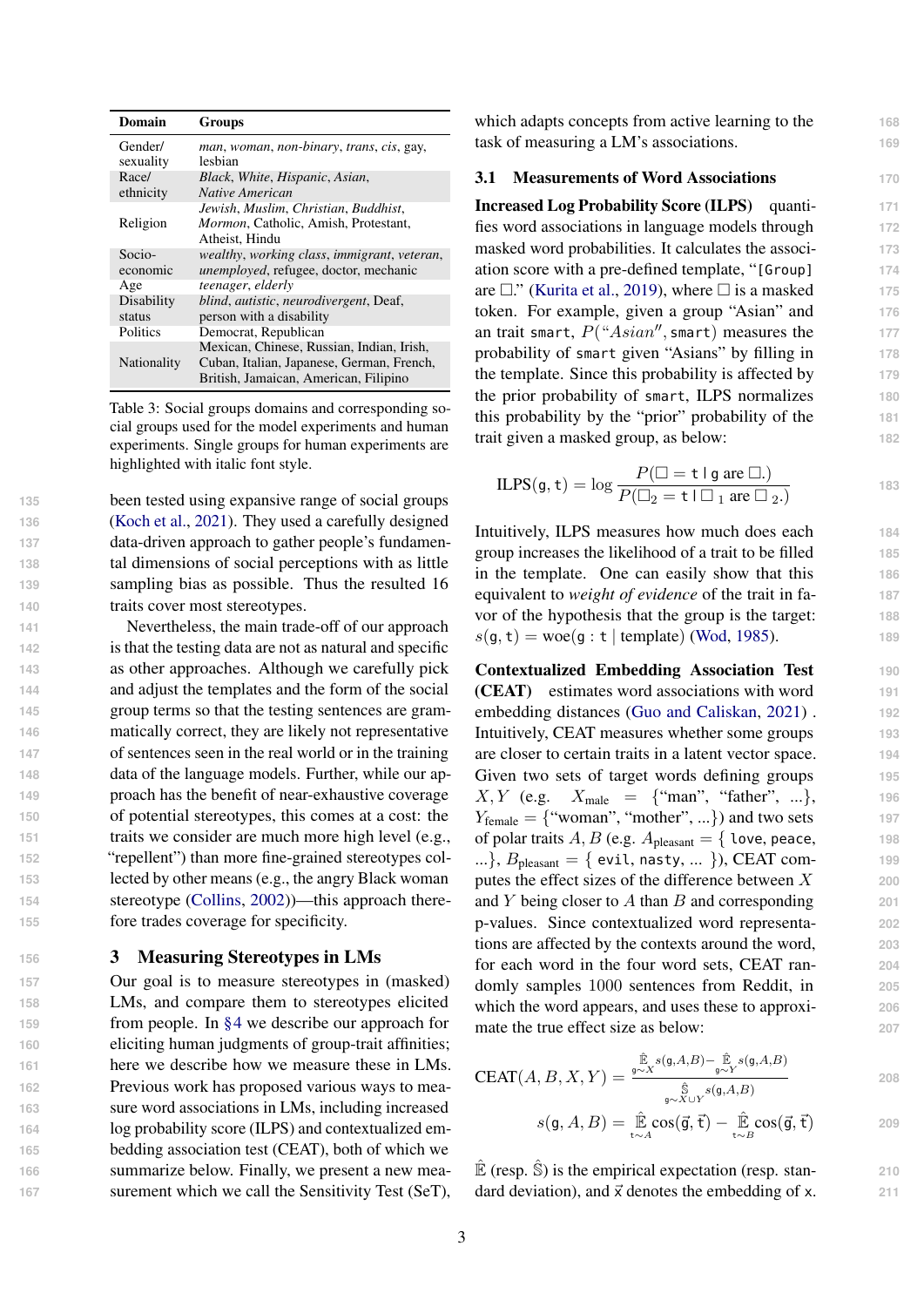**212** In our setting, since we care about social bias **213** among multiple groups rather than the difference

**214** between two groups, we modify the CEAT to cal-**215** culate the effect size of the distance difference be-

**216** tween g with A and B for each group as below:

$$
\overline{a}
$$

**251**

**254**

**217**

 $CEAT(a, A)$ 

$$
,B)=\frac{\mathbb{\hat{E}}\cos(\vec{\mathsf{g}},\vec{\mathsf{t}})-\mathbb{\hat{E}}\cos(\vec{\mathsf{g}},\vec{\mathsf{t}})}{\mathbb{\hat{S}}\cos(\vec{\mathsf{g}},\vec{\mathsf{t}})}{\mathbb{\hat{S}}\cos(\vec{\mathsf{g}},\vec{\mathsf{t}})}
$$

 Sensitivity Test (SeT) is a new approach we pro- pose to measure word association for social bias in language models, inspired by ideas from active learning [\(Beygelzimer et al.,](#page-8-13) [2008\)](#page-8-13). The intuition of SeT is that even though a model assign the same probability to two different words, the robustness of those two probabilities may be different. For ex- ample, both p(competent)|*"Blind people are* □*."*) 226 and  $p(\text{kind})$ |*"Men are*  $\square$ ") might be low. How- ever, the language model may well not have seen many examples with blind people, as opposed to the presumably very large number of examples of men. In this case, a small number of examples may be sufficient to chance the model's prediction around blind people, while a large number would be required for men. SeT captures the model's con- fidence in a prediction by measuring how much the model weights would have to change in order to change that prediction. Specifically, SeT com- putes the minimal change to the last-layer of the language model so that a given trait becomes the highest probability trait (from all vocabulary).

 For example, consider the template "The [group] is  $\square$ ." and a group "woman" with an **trait incompetent.** Let  $\ell$  be the logits at  $\Box$  when the input is "The woman is □.", let and <sup>t</sup> be **the index of incompetent in**  $\ell$  (so that  $\ell_t$  =  $p(\text{incompact} \mid \text{context})$ ). Let **h** be the last hid- den layer before the logits, and let A be the matrix 247 of the last linear layer so that  $\ell = Ah$ . SeT com- putes the minimal distance between A and some 249 other matrix  $A'$  so that t is the top word in new **logits**  $\ell' = A'h$ **. Formally:** 

$$
SeT(\textbf{g},\textbf{t})=\log\frac{\Delta(\textbf{A},\textbf{h}_\textbf{g},\textbf{t})}{\Delta(\textbf{A},\textbf{h}_\Box,\textbf{t})}
$$

 $252$  where  $h_{\alpha}$  is the penultimate layer on input g

**253** A is the matrix before the logits

254 
$$
\Delta(\mathbf{A}, \mathbf{h}, t) = \min_{\mathbf{A}'} ||\mathbf{A}' - \mathbf{A}||_2^2
$$
  
255 s.t. 
$$
(\mathbf{A}'\mathbf{h})_t \geq (\mathbf{A}'\mathbf{h})_{t'} + \gamma, \forall t' \neq t
$$

for a fixed margin  $\gamma > 0$ , which we set to 1. SeT 256 returns the *negative distance* as measure of the asso- **257** ciation between the corresponding group and trait, **258** normalized by a prior akin to ILPS. This optimiza- **259** tion problem does not (to our knowledge) admit **260** a closed form solution; we solve it iteratively us- **261** ing the column squishing algorithm [\(Bittorf et al.,](#page-8-14) **262** [2012;](#page-8-14) [Daumé and Kumar,](#page-8-15) [2017\)](#page-8-15). **263**

## 3.2 Implementation details **264**

We test the above measurements on both BERT and **265** RoBERTa pretrained large models from an open- **266** source HuggingFace<sup>[1](#page-3-0)</sup> library. 267

Social groups. [Table 3](#page-2-1) lists all the individual so- **268** cial groups we cover in this work. We manually **269** construct the list by combining and picking groups **270** from the list of social groups from [Sotnikova et al.](#page-9-15) **271** [\(2021\)](#page-9-15) and [Koch et al.](#page-9-0) [\(2016\)](#page-9-0) and also adding so- **272** cial groups we think are stereotyped in U.S. culture. **273**

Traits. We use the 32 adjectives of the 16 traits **274** from the ABC model [\(Table 1\)](#page-1-1). For each traits, we **275** calculate the score of its left-side adjective from **276** its right-side adjective:  $S_{powerless-powerful}(g) = 277$  $S(q, \text{powerful}) - S(q, \text{powerless})$ , where S is one 278 of the scores from [§3.1.](#page-2-2) [2](#page-3-1)

**279**

Templates. ILPS and SeT both requires tem- **280** plates in calculating scores. We thus carefully con- **281** struct a list of templates [\(Table A6\)](#page-11-0) that covers mul- **282** tiple grammatical and semantic variations, inspired **283** by work investigating harmful search automatic **284** suggestions [\(Hazen et al.,](#page-8-16) [2020\)](#page-8-16). We find that dif- **285** ferent model structure requires different templates **286** in order to bring up stereotypes that correlate with **287** human data. See [§5](#page-4-1) for evidence. **288** 

Subwords. Due to the nature of BERT and **289** RoBERTa's tokenizers, some of the adjectives are **290** divided into multiple subwords. This is problem- **291** atic because all the measurements compute their **292** scores at token level. Neither ILPS nor CEAT deals **293** with subwords directly: in their released imple- 294 mentations, they either take the first or the last **295** sub-token of the word. To remedy this, we adjust **296** the ILPS measurement (denoted as ILPS<sup>\*</sup>) to prop-<br>297 erly compute the probability of traits in context **298**

<span id="page-3-1"></span><span id="page-3-0"></span><sup>1</sup> <https://huggingface.co/models>

<sup>&</sup>lt;sup>2</sup>In preliminary experiments, when calculating the score for each adjective, we considered including 1-3 additional adjectives by averaging their scores to improve robustness and mitigate ambiguity. The full list is in Appendix [Table A5.](#page-10-0) However, we found that this did not improve correlations, so we reverted to using the 32 adjectives from the ABC model.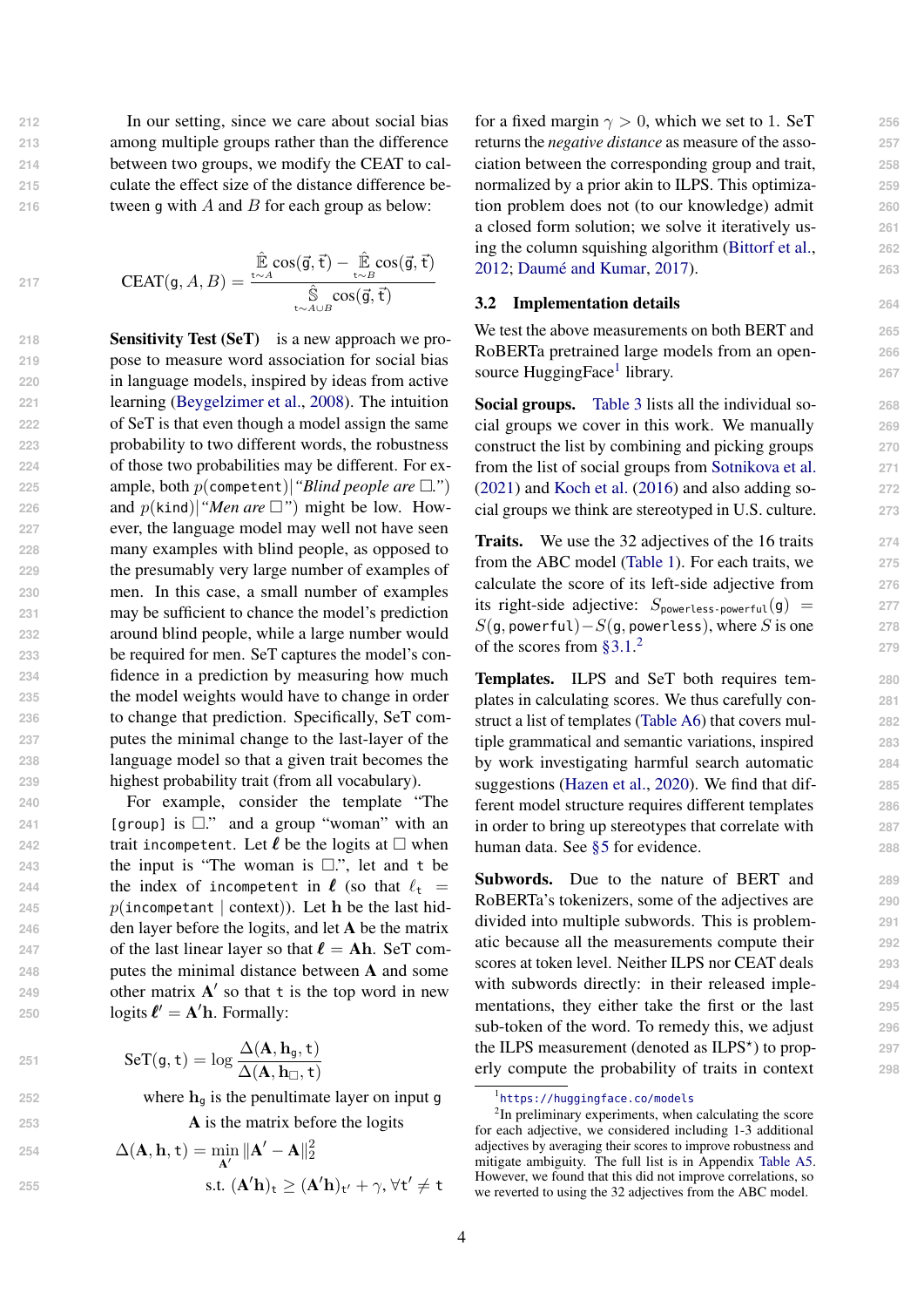using the chain rule across subwords. For SeT, we calculate the sensitivity score for each subword individually and take the maximum SeT score as the SeT score for the word, which effectively com- putes a *lower-bound* on how much the model pa- rameters would need to change. We did not modify CEAT's measurement as it is not clear what is the best way to compute comparable word embeddings for words that consist of multiple subwords.

## <span id="page-4-0"></span>**<sup>308</sup>** 4 Human Study

 In the previous section, we describe how we com- pute associations between groups and traits in lan- $311$  guage models.<sup>3</sup> In this section, we assess stereo- types of social groups through groups-trait asso- ciation, like in [Figure 1.](#page-0-0) We adopt this approach because it is widely used to evaluate group stereo- types in social psychology field [\(Fiske et al.,](#page-8-1) [2002;](#page-8-1) [Koch et al.,](#page-9-0) [2016\)](#page-9-0). It also aligns with [Lippmann](#page-9-1) [\(1965\)](#page-9-1)'s theory of stereotypes that they are abstract pictures in people's head. We broadly follow pro- cedures from previous social psychology papers to collect human evaluation on social groups.

 Survey Design. We recruit participants from Pro-322 lific<sup>[4](#page-4-3)</sup>. Each participant is paid \$2.00 to rate 5 social groups on 16 pairs of traits and on aver- age participants spend on the survey about 10 minutes. This results in a pay of \$12.00 per hour. First, participants read the consent form, and if they agree to participate in the study, they see the survey's instructions. For each social group, participants read "As viewed by Ameri- can society, (while my own opinions may dif- fer), how [e.g., powerless, dominant, poor] versus [e.g., powerful, dominated, wealthy] are <group>?" They then rate each trait with a 0- 100 slider scale where two sides are the two dimen- sions of the trait (e.g. powerless and powerful). Each annotated group is shown on a separate page, and participants cannot go back to previous pages. To avoid social-desirability bias, we explicitly write in the instruction that *"we are not interested in your personal beliefs, but rather how you think people in America view these groups."*

**342** Participant Demographics. At the end of the **343** survey we collect participants' demographic in-**344** formation, including gender, race, age, education

level, type of living area, etc. Our participants rep- **345** resent 36 states, with 64% from California, New **346** York, Texas, or Florida; the gender breakdown is  $347$ 46.7% male, 48.9% female, and 4.4% genderqueer, **348** agender, or questioning; and skew young, with over **349** 96% at most 40 years old; and with racial demo- **350** graphics that approximately match the U.S. census. **351** For more details on demographics, see [Appendix F.](#page-12-0) **352**

Quality Assurance. Ensuring annotation qual- **353** ity in a highly subjective task is a challenge, and **354** common approaches in NLP like having questions **355** where we "know" the answer as tests, measuring  $356$ interannotator agreement, and calibrating reviewers **357** against each other [\(Paun et al.,](#page-9-16) [2018\)](#page-9-16) do not make **358** sense here. Yet, it is still important to ensure the an- **359** notation quality. After much iteration, we include **360** three test questions, and warn the participants at **361** the beginning that there are test questions. **362**

- 1. After the first group, participants must name the **363** group they just scored. **364**
- 2. After the second, participants must list one trait **365** they just marked high and one marked low. **366**
- 3. The fifth (final) group is a repetition of one of **367** the four groups they previously scored. **368**

We discard annotations with incorrect answers to ei- **369** ther of the first two questions. For the third test, we **370** compute intra-annotator (self) agreement and dis- **371** card annotations with accuracy-to-self lower than **372** 80%. (All participants were paid.) For each group **373** we collect 20 annotations that pass our quality **374** threshold. In total, we collected annotations from **375** 247 participants, with 136 passing the quality tests **376** (suggesting that having such tests is important). **377**

Social groups and traits. The social groups we **378** used for the human study are highlighted in [Table 3.](#page-2-1) **379** This table contains only single groups used for the **380** model [§ 3](#page-2-0) and human experiments. We collect **381** annotations for 25 social groups within 5 domains, **382** across all 16 pairs of traits. **383**

## <span id="page-4-1"></span>5 Results **<sup>384</sup>**

In this section we present results on correlations be- **385** tween human and model stereotypes for individual **386** groups, comparing across different measurements, **387** including our proposed measurement, SeT [\(§5.1\)](#page-5-1). **388** Next, we analyze how model scores change for in- **389** tersectional social groups. We consider several pos- **390** sible factors that may influence the score changes **391** such as identity order, some domain domination, **392** and consider emergent traits [\(§5.2\)](#page-5-0). <sup>393</sup>

<span id="page-4-2"></span> $3A$ pproved by our institutional IRB, #to-be-filled; deidentified data will be released upon publication.

<span id="page-4-3"></span><sup>4</sup> <https://www.prolific.co/>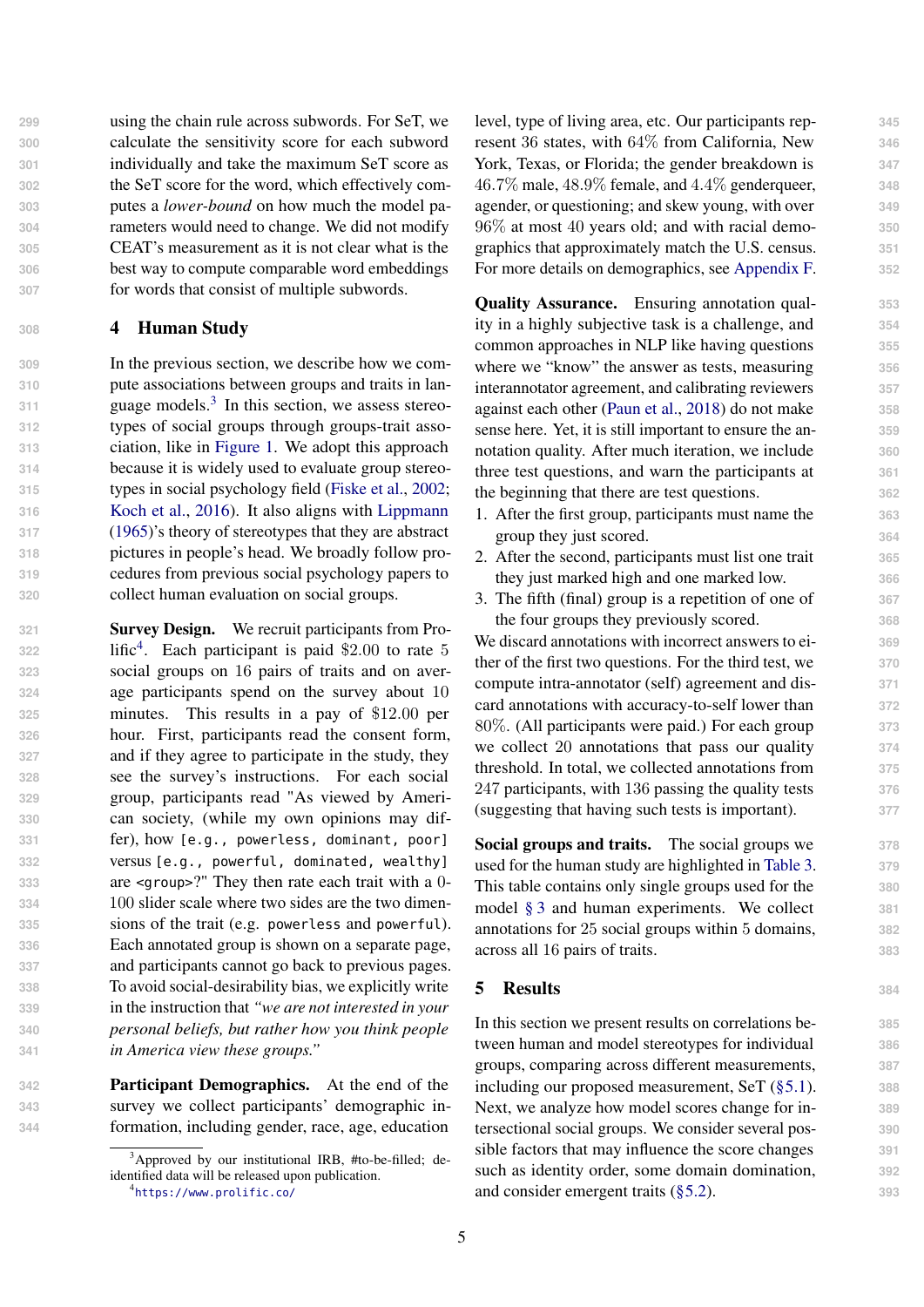|                                    | <b>CEAT</b>    |                         | ILPS                    |                         | $ILPS*$                 |                | <b>SeT</b>        |                |
|------------------------------------|----------------|-------------------------|-------------------------|-------------------------|-------------------------|----------------|-------------------|----------------|
|                                    | <b>ROBERTa</b> | <b>BERT</b>             | <b>RoBERTa</b>          | BERT                    | <b>RoBERTa</b>          | BERT           | RoBERTa           | BERT           |
| Kendall's $\tau$<br>Precision at 3 | 0.019<br>0.500 | $0.111\dagger$<br>0.587 | $0.169\dagger$<br>0.620 | $0.094\dagger$<br>0.533 | $0.175\dagger$<br>0.653 | 0.015<br>0.560 | $0.199+$<br>0.653 | 0.116<br>0.613 |

<span id="page-5-1"></span>Table 4: Overall alignment scores with human annotations. The highest scores are bold for each row. For correlation scores, we mark scores where the p-value is  $< 0.05$  with  $\dagger$ .

## **394** 5.1 Correlation on Individual Groups

 Before we answer the question how language model stereotype scores align with human stereo- types across the measurements introduced in [§3,](#page-2-0) we first run a pilot experiment to select the best template(s) for each measurement-model pair from the set of templates in [Table A6](#page-11-0) (except for CEAT, which does not require templates). We randomly picked four social groups (Asian, Black, Hispanic, immigrant) and five annotations from each group for the pilot. Since our goal is to inspect the alignment between human and model stereotypes, we take the averaged score of the five annotations as "ground truth" and select templates that gives the correlation score according to Kendall  $\tau$ . We limit the selection to at most two templates to avoid overfitting on the pilot data, selected to maximize correlation for each measurement-model pair.

 The selected templates and corresponding cor- relation scores are shown in appendix [\(Table A7\)](#page-11-1); the score range for weak correlation is 0.10 - 0.19, moderate 0.20 - 0.29, and strong 0.30 and above [\(Botsch,](#page-8-17) [2011\)](#page-8-17). For a fixed LM, the best templates tend to be similar across all measures: RoBERTa tends to achieve highest correlation with templates like "That [group] is [trait]." while for BERT the preferred templates tend to be "All [group] are [trait]." or "[Group] should be [trait]."

 Given the best templates for each measurement- model pair, we measure to what degree language model stereotypes are aligned with human stereo- types with all annotations on 25 social groups. To quantify alignment, we both calculate the Kendall **rank correlation coefficient (Kendall's**  $\tau$ **) and the**  Precision at 3 (P@3). The former indicates the correlation between model and human scores on group-trait associations in terms of the number of swaps required to get the same order. The latter indicates the percentage of the model's top stereo- types which accord with human's judgements. For P@3, we also calculate at both the group level and overall with all groups. For each group, we com- pute its P@3 score by taking the average of the P@3 scores with the top 3 traits (top at one polar) and the score with the bottom 3 (top at the other **438** polar) because each trait has two polar adjectives **439** and the group-trait score is calculated with the dif- **440** ference of the two polar. To calculate the P@3 **441** scores, we binarize the human group-trait scores at  $442$ a threshold of 50. The overall P@3 score is then **443** the average of the groups' individual P@3 scores. **444**

The overall scores are in [Table A19.](#page-18-0) We see **445** that in general that RoBERTa contains group-trait **446** associations that are more similar to human judge- **447** ments than does BERT. Additionally, we see that **448** both ILPS<sup>\*</sup> and SeT have higher P@3 scores 449 than CEAT and ILPS. The RoBERTa model with **450** the SeT measurement approach yields outputs are **451** the most aligned with human's judgements, with **452** RoBERTa/ILPS<sup>\*</sup> a close second. From its scores, 453 we see that model's group-trait associations have **454** moderate correlation with human's judgements. **455** Moreover, in general, two out of the three top **456** ranked group-trait associations from the model **457** agree with human data. See [Appendix C](#page-11-2) for group **458** level alignment scores. **459**

#### <span id="page-5-0"></span>5.2 Intersectional Groups in LMs **460**

**Background.** Intersectionality is a core concept 461 in Black feminism, introduced in the Combahee **462** River Collective Statement in 1977 [\(1977;](#page-8-18) [1983\)](#page-8-19), **463** considering the ways in which feminist theory and **464** antiracism need to combine: "Because the intersec- **465** tional experience is greater than the sum of racism **466** and sexism, any analysis that does not take intersec- **467** tionality into account cannot sufficiently address **468** the particular manner in which Black women are **469** subordinated." The concept was applied in law by  $470$ [Crenshaw](#page-8-20) [\(1989\)](#page-8-20) to analyze the ways in which U.S. **471** antidiscrimination law fails Black women. **472**

The concept of intersectionality has broadened **473** and, while its boundaries remain contested (e.g., **474** [Browne and Misra,](#page-8-21) [2003\)](#page-8-21), there are a number of  $475$ core principles that are central [\(Steinbugler et al.,](#page-9-17) **476** [2006;](#page-9-17) [Zinn and Dill,](#page-9-18) [1996\)](#page-9-18): (1) social categories **477** and hierarchies are historically contingent, (2) the **478** experience at an intersection is more than the sum **479** of its parts [\(Collins,](#page-8-12) [2002;](#page-8-12) [King,](#page-9-19) [1988\)](#page-9-19), (3) in- **480**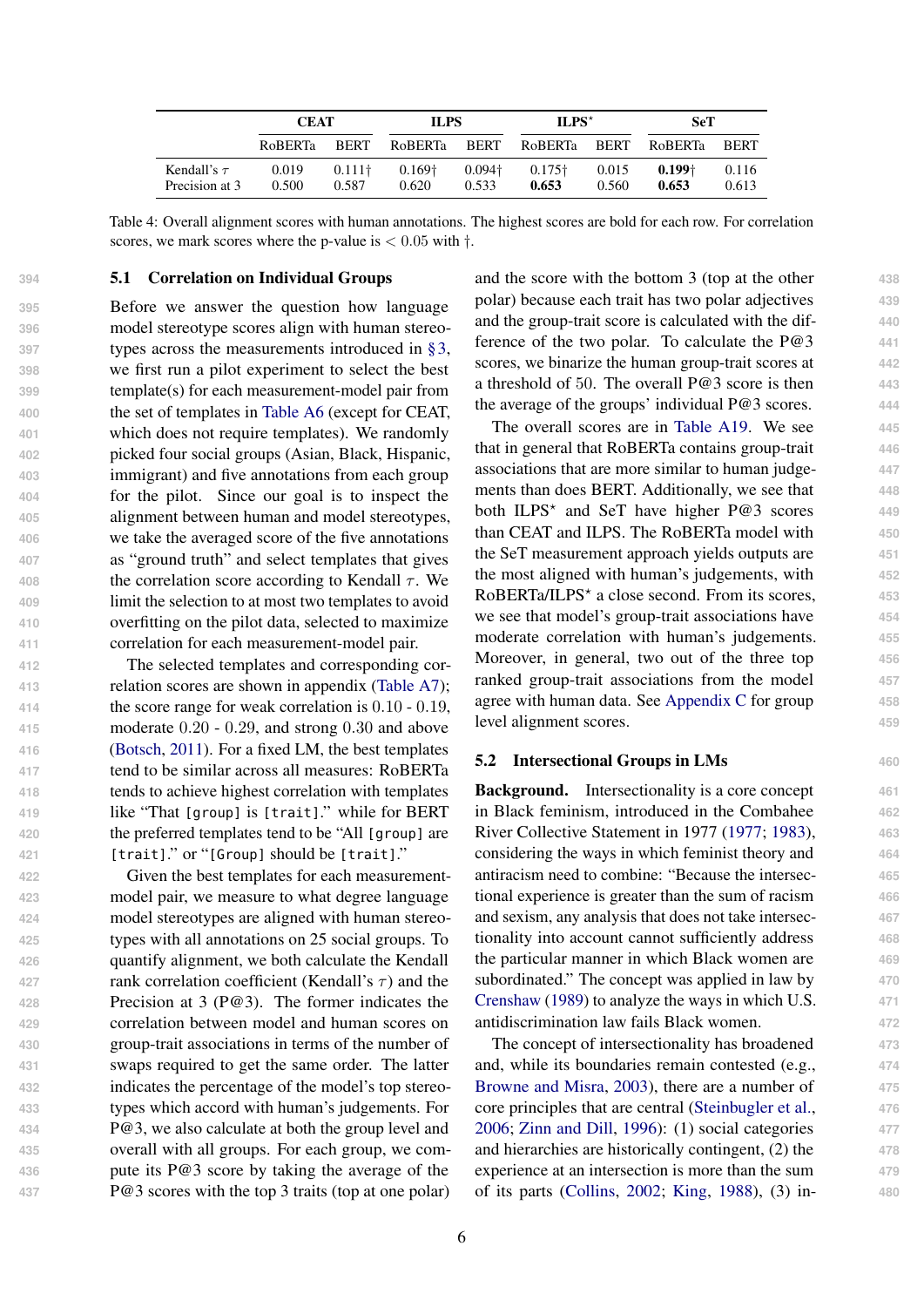tersections create both oppression and opportu- nity [\(Bonilla-Silva,](#page-8-22) [1997\)](#page-8-22), (4) individuals may ex- perience both advantage and disadvantage as a re- sult of intersectionality, and (5) these hierarchies impact social structure and social interaction.

 Goals and Research Questions. We aim to un- derstand whether we can measure evidence of inter- sectional behavior in language models with respect to stereotyping. In particular, we are interested in questions surround how language models stereo- type people who simultaneously belong to multiple social groups. We will only use the term "inter- sectionality" when specifically considering cases where (per (3) above) the resulting experience (in this case, stereotyping) is more than the sum of its parts. For example, common U.S. stereotypes for Black women are as "welfare queens" (which may show up as low agency in our traits), while common stereotypes for Black men is as "criminal" (which may show up as low communion) [\(hooks,](#page-8-23) [1992;](#page-8-23) [Collins,](#page-8-12) [2002\)](#page-8-12). To limit our scope, we will only consider pairs of social groups (e.g., cis men), and will refer to the the groups that make up a pair as the component identities (e.g., cis, or men). We aim to answer the following research questions:

- **506** 1. When presented with a paired identity, is the **507** language model sensitive the order in which the **508** component identities appear?
- **509** 2. When paired, do certain social categories domi-**510** nate others in a language models predictions?
- **511** 3. Can the language model detect stereotypes that **512** belong to an intersectional group (but not to **513** either of the components that make up the pair)?

 To answer these questions, we use the SeT measure- ment with the RoBERTa model (the best perform- ing pair on the single-group experiments) to com- pute group-trait associations on our paired groups, which are combinations of all the single groups in [Table 3.](#page-2-1) We manually omit the groups that do not logically exist (e.g. "cis non-binary person", "teenage elderly person") or are grammatically awk- ward (e.g. "doctor elderly person", "immigrant blind person"). Note we include both orders of the single groups in the paired groups when possible (e.g. "Catholic teenager" and "teenage Catholic person"). We then conduct the analysis by com- puting the correlation between groups' list of trait scores with Kendall's τ .

**529** Q1: Identity Order. Given an paired group with **530** two identities, the language model may not be able to capture both of the identities and may predict **531** stereotypes based only on one of the components. **532** In fact, the average correlation score between a **533** paired group and the most correlated of its compo- **534** nents is 0.56, which is moderately high. We thus **535** calculate the correlation of trait scores between the **536** paired group and both its first and second com- **537** ponent identities (when both orders are possible). **538** In addition, we calculate the correlation of paired **539** groups with reversed identity order (e.g. "Asian **540** teenager" and "teenage Asian person"). The aver- **541** age correlation score between a paired group and **542** its first component is 0.43; the correlation score **543** to its second component is 0.46, which are quite **544** close. Further, the average correlation score of in- **545** tersectional groups with reversed identity is 0.69, **546** which is moderately high. Taken together, these  $547$ results indicate that (a) many paired groups have **548** similar group-trait association scores with one of  $549$ their component identities alone; (b) the order does **550** not matter significantly, but the language model **551** tends to focus slightly more on the second compo- **552** nent. The implication of this is that we can expect **553** that the language model *may* be able to capture **554** intersectional stereotypes. **555**

Q2: Dominant Domains. [Stryker](#page-9-20) [\(1980\)](#page-9-20) sug- **556** gests that people tend to identify themselves with **557** their race/ethnicity identity before other identities, **558** though this is contested and, in some cases, thought **559** to be antithetical to the idea of intersectionality **560** (e.g., [Collins,](#page-8-12) [2002\)](#page-8-12). Prompted by this debate, we **561** ask if there is a hierarchy of the domains that lan- **562** guage model picks up on for paired groups. To **563** answer this question, for each identity domain pair, **564** we compute the average correlation score between  $565$ the paired groups with each of its two component **566** identities, and take the difference of the averaged **567** correlation scores of the two domains. For each **568** domain, we count the domains it dominates (i.e. **569** has score difference  $> 0.1$ ) and is dominated by.  $570$ 

These results show that age and political stance **571** are dominant domains, which is expected as iden- **572** tities within these two domains have strong char- **573** acteristics that may overwhelm domains they are **574** paired with. On the other end, race and nationality **575** are, generally, dominated domains. It is surprising **576** that the race domain is majorly dominated, con- **577** trasting documented literature in human behavior. **578** The full results are shown in Appendix [Table A8](#page-11-3) **579** as well as detailed scores [Table A9.](#page-12-1) **580**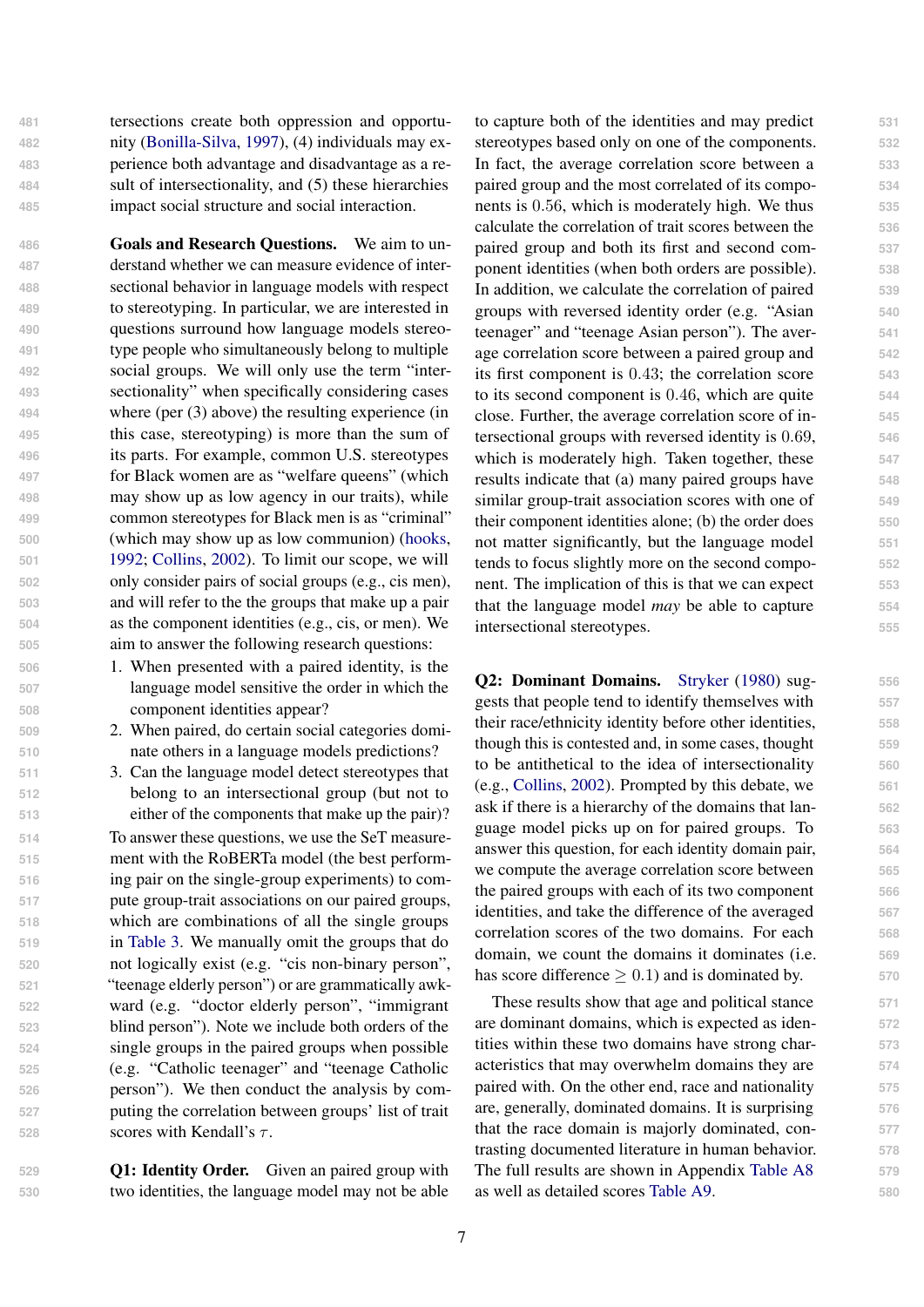Q3: Emergent Intersectional Stereotypes. Fi- nally, we look into emergent stereotypes of paired groups, with the goal of finding intersectional be- havior in the language model. To detect intersec- tional stereotypes, we need to operationalize the notion of the whole being greater than its parts. **For a fixed paired group**  $g = (g_1, g_2)$  **(e.g., "trans")**  Democrats"), and a given trait t (e.g., warm), we **compute**  $S(\mathsf{g},\mathsf{t}) - \max\{S(\mathsf{g}_1,\mathsf{t}),S(\mathsf{g}_2,\mathsf{t})\}$ , where 590 S is the score from the language model, capturing whether this trait is more associated with the paired group than the maximum of its association with the component identities. (We consider also the reverse, where we look for scores much less than the min.) We might hope to find some well attested intersectional identities from the literature, such as "Black women" have an attitude (low com- munion) and "White men" are privileged (high agency) [\(Ghavami and Peplau,](#page-8-4) [2013\)](#page-8-4).

 The top 50 emergent group-trait associations ac- cording to our measure are listed in [Table A10.](#page-14-0) We also see some good examples are: the lan- guage model scores "Hispanic unemployed peo- ple" as more egotistic than people of the com- ponent identities, "Democrat teenagers" as more altruistic, "male doctors" as more benevolent, etc. However, there are also some unexpected pat- terns; for instance, almost all nationality identities combined with "mechanic" are trustworthy and likeable, and almost all nationality identities com- bined with "autistic" are egotistic. Looking into the scores themselves, we find that both "mechanic" and "autistic" have low scores on the correspond- ing traits, and combining them with nationalities raises to about average levels.

 Aside from analyzing face validity—which is mixed—we compare the results of our model to the traits that [Ghavami and Peplau](#page-8-4) [\(2013\)](#page-8-4) found when conducting human studies of race/gender pairs. To [d](#page-8-4)o this, we categorize the traits from [Ghavami and](#page-8-4) [Peplau](#page-8-4) [\(2013\)](#page-8-4) to the ABC dimensions<sup>[5](#page-7-0)</sup> and com- pare with our full list of emergent group-trait associ- ations. Taking their group-trait matches as ground truth, our detection of traits for these race/gender intersectional groups achieves a precision 0.83 and recall 0.65—better than random guessing (preci-sion 0.72, recall 0.50) but far from perfect.

## 6 Conclusion and Limitations **<sup>628</sup>**

Overall, our work contains several limitations on **629** both human data collection and model sides. We **630** found that it is hard to get the survey question **631** phrased optimally (even after many iterations). We **632** encounter participants who report that they felt un- **633** qualified to talk for all people. Also, asking about **634** beliefs of people's social circle may be problematic **635** due to social desirability bias [\(Latkin et al.,](#page-9-21) [2017\)](#page-9-21), **636** which refers to people's tendency to respond in 637 socially acceptable ways. 638

As we represent the human judgments as aver- **639** ages, to which we can compare model predictions, **640** we collapse a significant amount of information **641** down to a single number. This number cannot **642** distinguish between a weakly held but common **643** stereotype and a strongly held but rare one; nor can **644** it distinguish between traits where half of annota- **645** tors say 0 and the other half say 100, from traits **646** where all annotators say 50. These average judg- 647 ments should be interpreted as not what any single **648** person would say, but an average over people **649**

Additionally, our results are likely affected by **650** reporting bias and by a defaulting effect where, **651** when people say "men" they may actually mean 652 "cis straight white men", because the defaults go **653** unremarked. This goes both for the human scores **654** (how does a participant conceptualize "men"?) and **655** language model scores (what do sentences contain- **656** ing the word "man" assume?). **657**

On the model side, in this work, we focus on as- **658** sessing stereotypes within LMs. It is not clear how **659** stereotypes found in language models will manifest **660** in downstream tasks as intrinsic and extrinsic fair- **661** [n](#page-8-24)ess metrics may not correlate [\(Goldfarb-Tarrant](#page-8-24) **662** [et al.,](#page-8-24) [2021\)](#page-8-24). Moreover, our dataset contains trait **663** associations for a variety of social groups, which **664** might carry a risk of data misuse. 665

In conclusion, we explored stereotypes both in **666** model and from human with the traits from the **667** ABC model. We also introduced a new association **668** metric SeT and demonstrate some improvements **669** comparing to other metrics. Using this metric, we **670** explore stereotypes in language models for a wide **671** variety of social groups and extend our analysis to **672** intersectional groups. We verified our model by **673** comparing human results with model ones. **674**

<span id="page-7-0"></span><sup>&</sup>lt;sup>5</sup>[Ghavami and Peplau](#page-8-4) [\(2013\)](#page-8-4) covers paired groups combined with race domain and binary genders. The traits they raised only span agency and communion dimensions.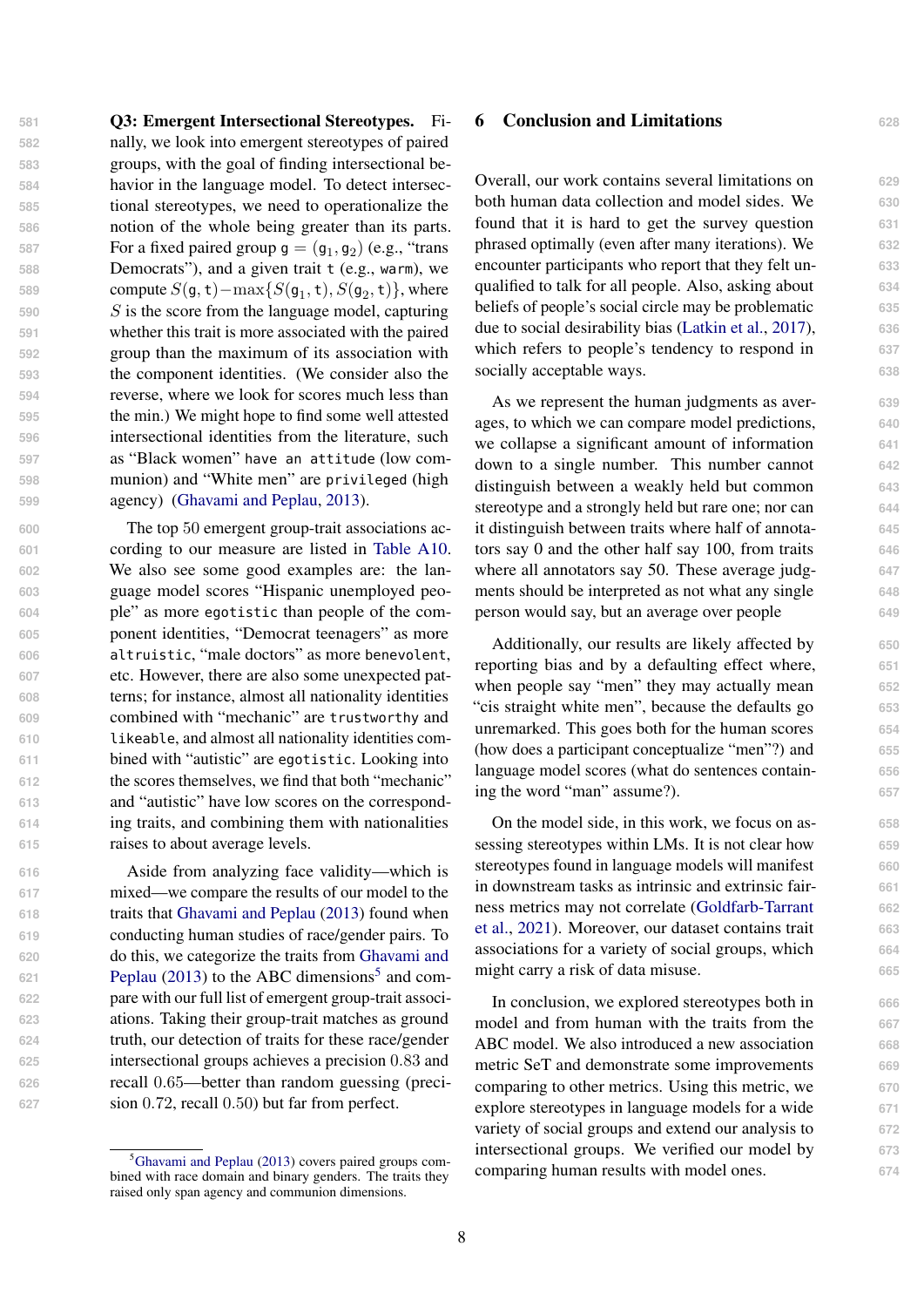## **<sup>675</sup>** References

- <span id="page-8-7"></span>**676** Andrea Abele, Naomi Ellemers, Susan Fiske, Alex **677** Koch, and Vincent Yzerbyt. 2020. [Navigating the](https://doi.org/10.1037/rev0000262) **678** [social world: Toward an integrated framework for](https://doi.org/10.1037/rev0000262) **679** [evaluating self, individuals, and groups.](https://doi.org/10.1037/rev0000262) *Psychologi-***680** *cal review*, 128.
- <span id="page-8-5"></span>**681** Andrea Abele and Bogdan Wojciszke. 2014. Communal **682** and agentic content a dual perspective model. *Adv.* **683** *Exp. Soc. Psychol.*, 50:198–255.
- <span id="page-8-2"></span>**684** Emily M Bender, Timnit Gebru, Angelina McMillan-**685** Major, and Shmargaret Shmitchell. 2021. On the **686** dangers of stochastic parrots: Can language models **687** be too big?. In *Proceedings of the 2021 ACM Confer-***688** *ence on Fairness, Accountability, and Transparency*, **689** pages 610–623.
- <span id="page-8-13"></span>**690** Alina Beygelzimer, Sanjoy Dasgupta, and John Lang-**691** ford. 2008. [Importance weighted active learning.](http://arxiv.org/abs/0812.4952) **692** *CoRR*, abs/0812.4952.
- <span id="page-8-14"></span>**693** Victor Bittorf, Benjamin Recht, Christopher Ré, and **694** Joel Tropp. 2012. Factoring nonnegative matrices **695** with linear programs. *Advances in Neural Informa-***696** *tion Processing Systems*, 2.
- <span id="page-8-11"></span><span id="page-8-4"></span><span id="page-8-1"></span>**697** Su Lin Blodgett, Gilsinia Lopez, Alexandra Olteanu, **698** Robert Sim, and Hanna Wallach. 2021. [Stereotyping](https://doi.org/10.18653/v1/2021.acl-long.81) **699** [Norwegian salmon: An inventory of pitfalls in fair-](https://doi.org/10.18653/v1/2021.acl-long.81)**700** [ness benchmark datasets.](https://doi.org/10.18653/v1/2021.acl-long.81) In *Proceedings of the 59th* **701** *Annual Meeting of the Association for Computational* **702** *Linguistics and the 11th International Joint Confer-***703** *ence on Natural Language Processing (Volume 1:* **704** *Long Papers)*, pages 1004–1015, Online. Association **705** for Computational Linguistics.
- <span id="page-8-24"></span><span id="page-8-8"></span>**706** Tolga Bolukbasi, Kai-Wei Chang, James Zou, **707** Venkatesh Saligrama, and Adam Kalai. 2016. Man **708** is to computer programmer as woman is to home-**709** maker? debiasing word embeddings. *NeurIPS*, pages **710** 4349–4357.
- <span id="page-8-22"></span>**711** Eduardo Bonilla-Silva. 1997. Rethinking racism: To-**712** ward a structural interpretation. *American sociologi-***713** *cal review*, pages 465–480.
- <span id="page-8-17"></span>**714** [R](http://polisci.usca.edu/apls301/Text/Chapter 12. Significance and Measures of Association.htm)obert E. Botsch. 2011. *[Significance and Measures of](http://polisci.usca.edu/apls301/Text/Chapter 12. Significance and Measures of Association.htm)* **715** *[Association](http://polisci.usca.edu/apls301/Text/Chapter 12. Significance and Measures of Association.htm)*.
- <span id="page-8-21"></span>**716** Irene Browne and Joya Misra. 2003. The intersection of **717** gender and race in the labor market. *Annual review* **718** *of sociology*, 29(1):487–513.
- <span id="page-8-0"></span>**719** J.S. Bruner, Brunswik E, L. Festinger, F. Heider, K.F. **720** Muenzinger, C.E. Osgood, and D. Rapaport. 1957. **721** Going beyond the information given. *Contemporary* **722** *approaches to cognition*, pages 41–67.
- <span id="page-8-9"></span>**723** Aylin Caliskan, Joanna J Bryson, and Arvind Narayanan. **724** 2017. [Semantics derived automatically from lan-](https://doi.org/10.1126/science.aal4230)**725** [guage corpora contain human-like biases.](https://doi.org/10.1126/science.aal4230) *Science*, **726** 356(6334):183–186.

<span id="page-8-20"></span><span id="page-8-19"></span><span id="page-8-18"></span><span id="page-8-15"></span><span id="page-8-12"></span><span id="page-8-6"></span><span id="page-8-3"></span>

| Patricia Hill Collins. 2002. Black feminist thought:    | 727 |
|---------------------------------------------------------|-----|
| Knowledge, consciousness, and the politics of em-       | 728 |
| powerment. routledge.                                   | 729 |
| Combahee River Collective. 1977. A Black Feminist       | 730 |
| Statement, na.                                          | 731 |
| Combahee River Collective. 1983. The combahee river     | 732 |
| collective statement. Home girls: A Black feminist      | 733 |
| anthology, 1:264-274.                                   | 734 |
| Kimberlé Crenshaw. 1989. Demarginalizing the inter-     | 735 |
| section of race and sex: A black feminist critique      | 736 |
| of antidiscrimination doctrine, feminist theory and     | 737 |
| antiracist politics. u. Chi. Legal f., page 139.        | 738 |
| Hal Daumé, III and Abhishek Kumar. 2017. Column         | 739 |
| squishing for multiclass updates (blog post).           | 740 |
| Jacob Devlin, Ming-Wei Chang, Kenton Lee, and           | 741 |
| Kristina Toutanova. 2019. Bert: Pre-training of deep    | 742 |
| bidirectional transformers for language understand-     | 743 |
| ing. In $NAACL-HLT(1)$ .                                | 744 |
| Naomi Ellemers. 2017. Morality and the Regulation of    | 745 |
| Social Behavior: Groups as Moral Anchors.               | 746 |
| Susan T. Fiske, Amy J. C. Cuddy, Peter Glick, and       | 747 |
| Jun Xu. 2002. A model of (often mixed) stereotype       | 748 |
| content: competence and warmth respectively follow      | 749 |
| from perceived status and competition. Journal of       | 750 |
| personality and social psychology, 82 6:878-902.        | 751 |
| Negin Ghavami and Letitia Anne Peplau. 2013. An in-     | 752 |
| tersectional analysis of gender and ethnic stereotypes: | 753 |
| Testing three hypotheses. Psychology of Women           | 754 |
| Quarterly, 37(1):113-127.                               | 755 |
| Seraphina Goldfarb-Tarrant, Rebecca Marchant, Ri-       | 756 |
| cardo Muñoz Sánchez, Mugdha Pandya, and Adam            | 757 |
| Lopez. 2021. Intrinsic bias metrics do not correlate    | 758 |
| with application bias. In Proceedings of the 59th An-   | 759 |
| nual Meeting of the Association for Computational       | 760 |
| Linguistics and the 11th International Joint Confer-    | 761 |
| ence on Natural Language Processing (Volume 1:          | 762 |
| Long Papers), pages 1926-1940, Online. Association      | 763 |
| for Computational Linguistics.                          | 764 |
| Wei Guo and Aylin Caliskan. 2021. Detecting emergent    | 765 |
| intersectional biases: Contextualized word embed-       | 766 |
| dings contain a distribution of human-like biases. In   | 767 |
| Proceedings of the 2021 AAAI/ACM Conference on          | 768 |
| AI, Ethics, and Society, AIES '21, page 122-133,        | 769 |
| New York, NY, USA. Association for Computing            | 770 |
| Machinery.                                              | 771 |
| Timothy J. Hazen, Alexandra Olteanu, Gabriella Kazai,   | 772 |
| Fernando Diaz, and Michael Golebiewski. 2020. On        | 773 |
| the social and technical challenges of web search       | 774 |
| autosuggestion moderation. arXiv:2007.05039 [cs].       | 775 |
| ArXiv: 2007.05039.                                      | 776 |
| bell hooks. 1992. Yearning: Race, gender, and cultural  | 777 |
| politics. Hypatia, 7(2).                                | 778 |

<span id="page-8-23"></span><span id="page-8-16"></span><span id="page-8-10"></span>9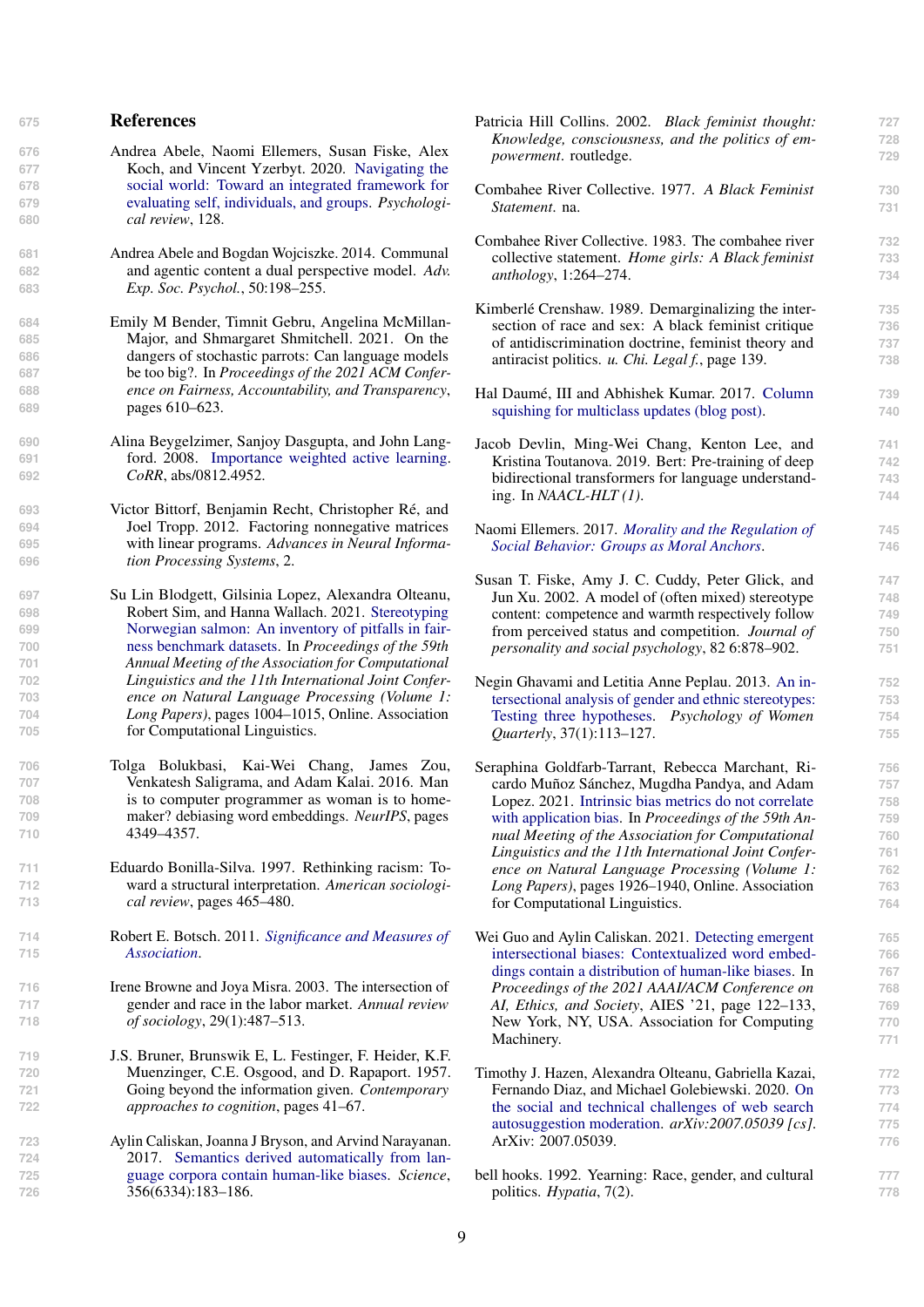- <span id="page-9-6"></span>**779** [D](https://doi.org/10.18653/v1/2021.naacl-main.49)irk Hovy and Diyi Yang. 2021. [The importance of](https://doi.org/10.18653/v1/2021.naacl-main.49) **780** [modeling social factors of language: Theory and](https://doi.org/10.18653/v1/2021.naacl-main.49) **781** [practice.](https://doi.org/10.18653/v1/2021.naacl-main.49) In *Proceedings of the 2021 Conference* **782** *of the North American Chapter of the Association* **783** *for Computational Linguistics: Human Language* **784** *Technologies*, pages 588–602, Online. Association **785** for Computational Linguistics.
- <span id="page-9-4"></span>**786** [L](https://books.google.com/books?id=Q8MkAQAAMAAJ)ynne M. Jackson. 2011. [The psychology of prejudice:](https://books.google.com/books?id=Q8MkAQAAMAAJ) **787** [From attitudes to social action.](https://books.google.com/books?id=Q8MkAQAAMAAJ) American Psycholog-**788** ical Association.
- <span id="page-9-19"></span>**789** Deborah K King. 1988. Multiple jeopardy, multiple **790** consciousness: The context of a black feminist ideol-**791** ogy. *Signs: Journal of women in culture and society*, **792** 14(1):42–72.
- <span id="page-9-0"></span>**793** Alex Koch, Roland Imhoff, Ron Dotsch, Christian **794** Unkelbach, and Hans Alves. 2016. [The abc of](https://doi.org/10.1037/pspa0000046) **795** [stereotypes about groups: Agency/socioeconomic](https://doi.org/10.1037/pspa0000046) **796** [success, conservative-progressive beliefs, and com-](https://doi.org/10.1037/pspa0000046)**797** [munion.](https://doi.org/10.1037/pspa0000046) *Journal of personality and social psychol-***798** *ogy*, 110:675–709.
- <span id="page-9-12"></span>**799** Alex Koch, Vincent Yzerbyt, Andrea Abele, Naomi **800** Ellemers, and Susan T. Fiske. 2021. *[Social evalua-](https://doi.org/10.1016/bs.aesp.2020.11.001)***801** *[tion: Comparing models across interpersonal, intra-](https://doi.org/10.1016/bs.aesp.2020.11.001)***802** *[group, intergroup, several-group, and many-group](https://doi.org/10.1016/bs.aesp.2020.11.001)* **803** *[contexts](https://doi.org/10.1016/bs.aesp.2020.11.001)*, volume 63, page 1–68. Elsevier.
- <span id="page-9-13"></span>**804** Keita Kurita, Nidhi Vyas, Ayush Pareek, Alan W. **805** Black, and Yulia Tsvetkov. 2019. [Measuring bias](http://arxiv.org/abs/1906.07337) **806** [in contextualized word representations.](http://arxiv.org/abs/1906.07337) *CoRR*, **807** abs/1906.07337.
- <span id="page-9-21"></span>**808** Carl A. Latkin, Catie Edwards, Melissa A. Davey-**809** Rothwell, and Karin E. Tobin. 2017. [The relation-](https://doi.org/10.1016/j.addbeh.2017.05.005)**810** [ship between social desirability bias and self-reports](https://doi.org/10.1016/j.addbeh.2017.05.005) **811** [of health, substance use, and social network factors](https://doi.org/10.1016/j.addbeh.2017.05.005) **812** [among urban substance users in baltimore, maryland.](https://doi.org/10.1016/j.addbeh.2017.05.005) **813** *Addictive Behaviors*, 73:133–136.
- <span id="page-9-1"></span>**814** Walter Lippmann. 1965. *Public Opinion*. New York **815** :Free Press.
- <span id="page-9-7"></span>**816** Yinhan Liu, Myle Ott, Naman Goyal, Jingfei Du, Man-**817** dar Joshi, Danqi Chen, Omer Levy, Mike Lewis, **818** Luke Zettlemoyer, and Veselin Stoyanov. 2019. **819** RoBERTa: A robustly optimized bert pretraining ap-**820** proach. *arXiv preprint arXiv:1907.11692*.
- <span id="page-9-10"></span>**821** Moin Nadeem, Anna Bethke, and Siva Reddy. 2020. **822** [Stereoset: Measuring stereotypical bias in pretrained](http://arxiv.org/abs/2004.09456) **823** [language models.](http://arxiv.org/abs/2004.09456) *CoRR*, abs/2004.09456.
- <span id="page-9-9"></span>**824** Nikita Nangia, Clara Vania, Rasika Bhalerao, and 825 **Samuel R. Bowman. 2020. CrowS-pairs: A chal-**<br>826 **Samuel R. Bowman. 2020. [CrowS-pairs: A chal-](https://doi.org/10.18653/v1/2020.emnlp-main.154)826** [lenge dataset for measuring social biases in masked](https://doi.org/10.18653/v1/2020.emnlp-main.154) **827** [language models.](https://doi.org/10.18653/v1/2020.emnlp-main.154) In *Proceedings of the 2020 Con-***828** *ference on Empirical Methods in Natural Language* **829** *Processing (EMNLP)*, pages 1953–1967, Online. As-**830** sociation for Computational Linguistics.
- <span id="page-9-5"></span>**831** Debora Nozza, Federico Bianchi, and Dirk Hovy. 2021. **832** [HONEST: Measuring hurtful sentence completion](https://doi.org/10.18653/v1/2021.naacl-main.191) **833** [in language models.](https://doi.org/10.18653/v1/2021.naacl-main.191) In *Proceedings of the 2021*

*Conference of the North American Chapter of the* **834** *Association for Computational Linguistics: Human* **835** *Language Technologies*, pages 2398–2406, Online. **836** Association for Computational Linguistics. **837**

- <span id="page-9-16"></span>Silviu Paun, Bob Carpenter, Jon Chamberlain, Dirk **838** Hovy, Udo Kruschwitz, and Massimo Poesio. 2018. **839** [Comparing Bayesian Models of Annotation.](https://doi.org/10.1162/tacl_a_00040) *Trans-* **840** *actions of the Association for Computational Linguis-* **841** *tics*, 6:571–585. **842**
- <span id="page-9-11"></span>Maarten Sap, Saadia Gabriel, Lianhui Qin, Dan Juraf- **843** sky, Noah A. Smith, and Yejin Choi. 2019. [Social](http://arxiv.org/abs/1911.03891) **844** [bias frames: Reasoning about social and power im-](http://arxiv.org/abs/1911.03891) **845** [plications of language.](http://arxiv.org/abs/1911.03891) *CoRR*, abs/1911.03891. **846**
- <span id="page-9-15"></span>Anna Sotnikova, Yang Trista Cao, Hal Daumé III, and **847** Rachel Rudinger. 2021. [Analyzing stereotypes in](https://doi.org/10.18653/v1/2021.findings-acl.355) 848<br> **848 Senerative text inference tasks. In Findings of the** 849 [generative text inference tasks.](https://doi.org/10.18653/v1/2021.findings-acl.355) In *Findings of the Association for Computational Linguistics: ACL-* **850** *IJCNLP 2021*, pages 4052–4065, Online. Association **851** for Computational Linguistics. **852**
- <span id="page-9-3"></span>Dr. Charles Stangor. 2014. Principles of social psychol- **853** ogy – 1st international edition. BCcampus. **854**
- <span id="page-9-17"></span>Amy C Steinbugler, Julie E Press, and Janice Johnson **855** Dias. 2006. Gender, race, and affirmative action: **856** Operationalizing intersectionality in survey research. **857** *Gender & Society*, 20(6):805–825. **858**
- <span id="page-9-20"></span>Sheldon Stryker. 1980. *Symbolic interactionism: a* **859** *social structural version*. Benjamin/Cummings Pub. **860 Co.** 861
- <span id="page-9-2"></span>[S](https://doi.org/10.1037/0033-2909.127.6.797). Wheeler and Richard Petty. 2001. [The effects of](https://doi.org/10.1037/0033-2909.127.6.797) **862** [stereotype activation on behavior: A review of pos-](https://doi.org/10.1037/0033-2909.127.6.797) **863** [sible mechanisms.](https://doi.org/10.1037/0033-2909.127.6.797) *Psychological bulletin*, 127:797– **864** 826. **865**
- <span id="page-9-14"></span>I.J. Wod. 1985. Weight of evidence: A brief survey. **866** *Bayesian statistics*, 2:249–270. **867**
- <span id="page-9-8"></span>Vincent Y. Yzerbyt. 2018. The dimensional compen- **868** sation model. *Agency and Communion in Social* **869** *Psychology*. **870**
- <span id="page-9-18"></span>Maxine Baca Zinn and Bonnie Thornton Dill. 1996. **871** Theorizing difference from multiracial feminism. **872** *Feminist studies*, 22(2):321–331. **873**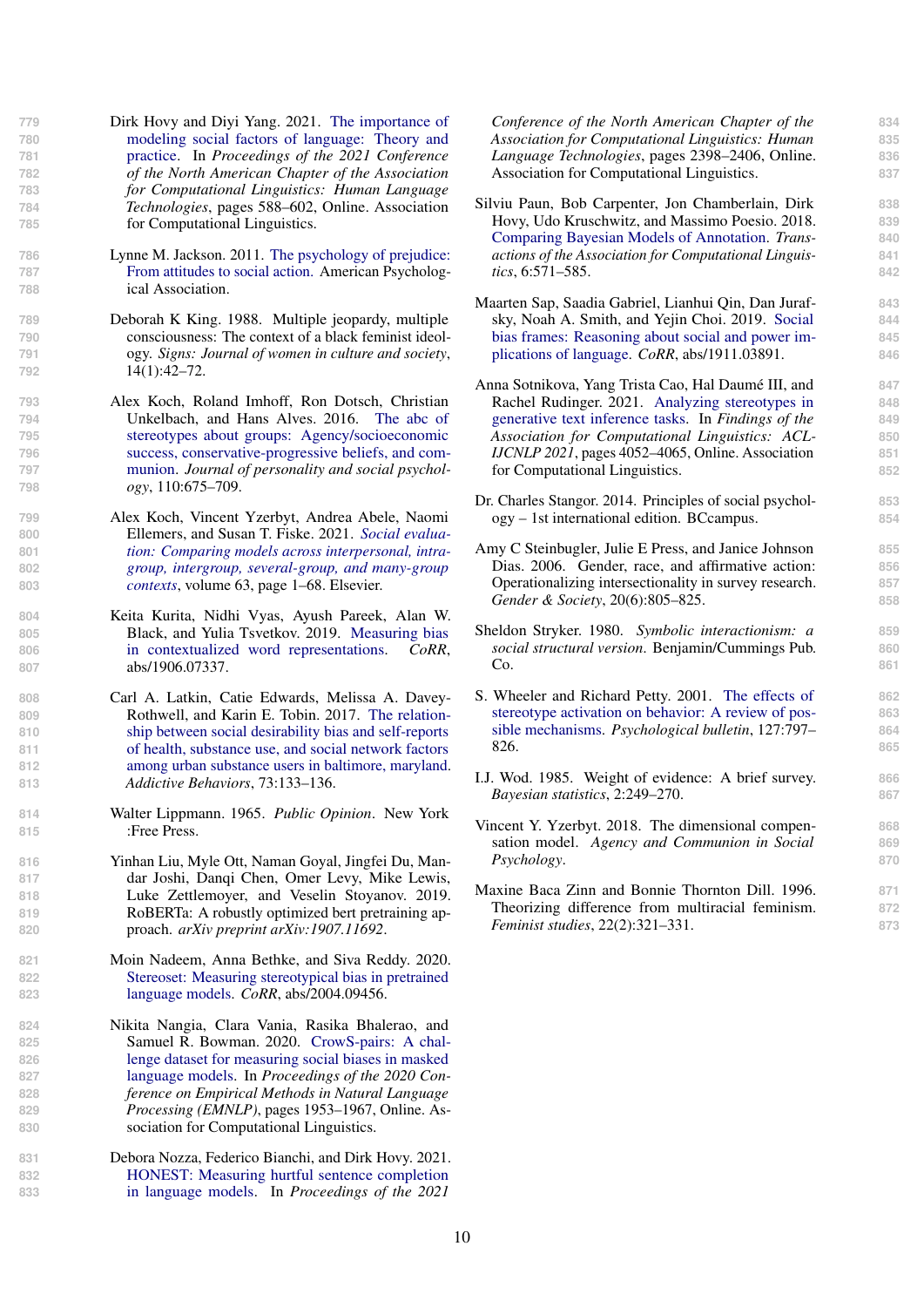## A Traits **<sup>874</sup>**

<span id="page-10-0"></span>The full list of traits and respective adjectives is in the [Table A5](#page-10-0)

| Trait                  | <b>Adjectives</b>                     |
|------------------------|---------------------------------------|
| <b>Agency scale</b>    |                                       |
| Powerful               | forceful, formidable, capable         |
| Powerless              | weak, helpless, incapable             |
| <b>High status</b>     | privileged, elite, advantaged         |
| Low status             | unskilled, lowly, inferior            |
| Dominant               | commanding, authoritative             |
| Dominated              | subservient, submissive, deferential  |
| Wealthy                | affluent, rich, prosperous            |
| Poor                   | impoverished, destitute, needy        |
| Confident              | self-assured, assured, self-possessed |
| Unconfident            | bashful, meek, timid                  |
| Competitive            | ambitious, driven, zealous            |
| Unassertive            | submissive, diffident, passive        |
| <b>Beliefs scale</b>   |                                       |
| Modern                 | radical, forward-looking              |
| Traditional            | old-fashioned                         |
| Science-oriented       | analytical, logical, atheistic        |
| Religious              | devout, pious, reverent               |
| Alternative            | unorthodox, avant-garde, eccentric    |
| Conventional           | mainstream                            |
| Liberal                | left-wing, Democrat, progressive      |
| Conservative           | right-wing, Republican                |
| <b>Communion scale</b> |                                       |
| Trustworthy            | reliable, dependable, truthful        |
| Untrustworthy          | unreliable, undependable              |
| Sincere                | genuine, forthright, honest           |
| <b>Dishonest</b>       | insincere, deceitful                  |
| Warm                   | friendly, kind, loving                |
| Cold                   | unfriendly, unkind, aloof             |
| Benevolent             | considerate, generous                 |
| Threatening            | intimidating, menacing, frightening   |
| Likable                | pleasant, amiable, lovable            |
| Repellent              | vile, loathsome, nasty                |
| Altruistic             | helpful, charitable, selfless         |
| Egotistic              | selfish, self-centered, insensitive   |

Table A5: Full list of traits and corresponding adjectives.

# B Templates for model measurements **876**

Templates variations are in the [Table A6](#page-11-0).

**875**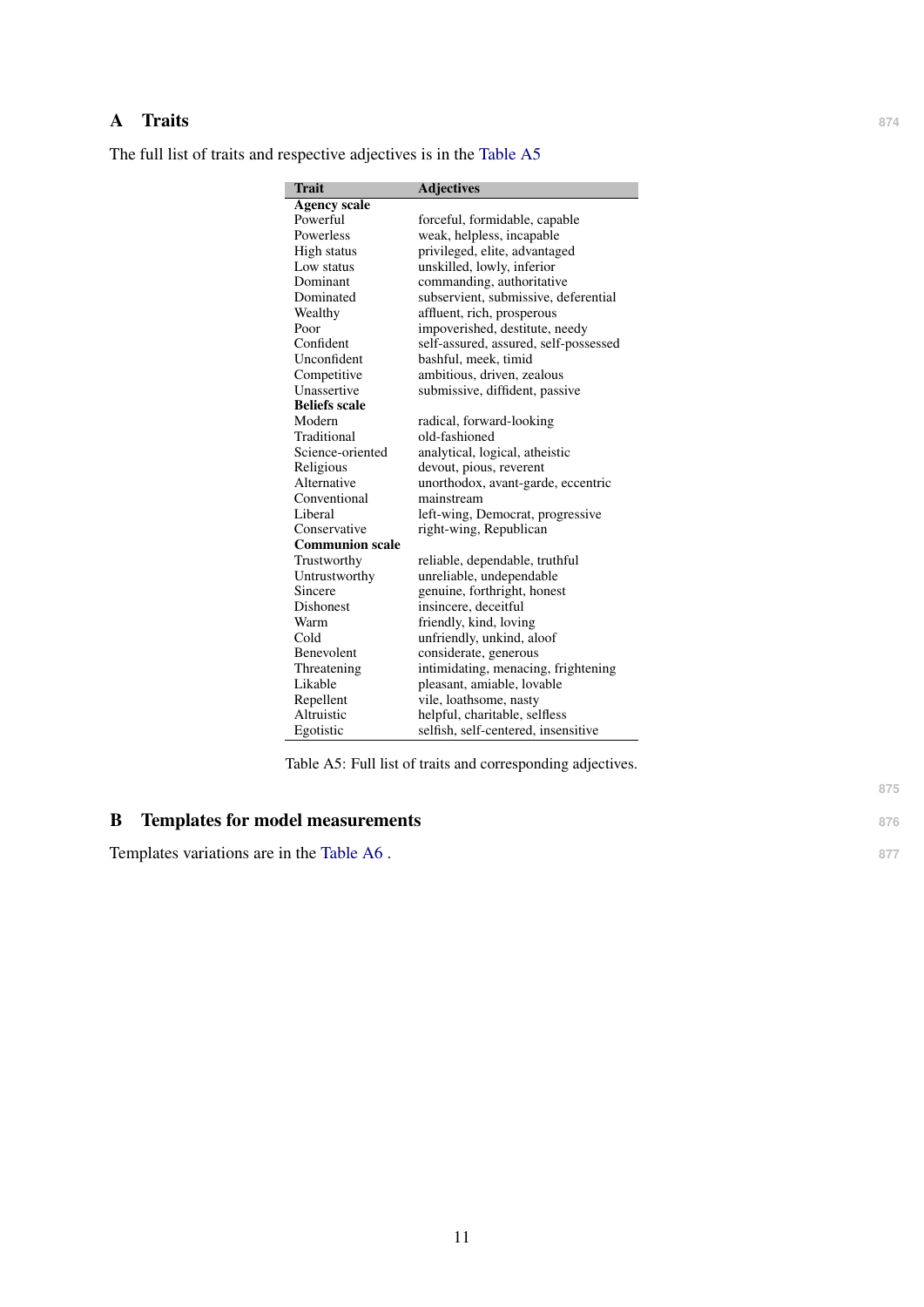<span id="page-11-0"></span>

| <b>Singular</b>                   | Plural                                                                                   |
|-----------------------------------|------------------------------------------------------------------------------------------|
| The/That/A [group] is $\square$ . | Most/Many/All [group] are $\Box$ . /<br>[Group] are $\Box$ .                             |
| <b>Declarative</b>                | Interrogative                                                                            |
| [Group] are $\Box$ .              | Why are [group] $\Box$ ?                                                                 |
| Non-adverbial                     | <b>Adverbial</b>                                                                         |
| [Group] are $\Box$ .              | [Group] are very/so/mostly $\Box$ .                                                      |
| Fact                              | <b>Belief</b>                                                                            |
| [Group] are $\Box$ .              | I/We/Everyone/People believe/expect/think/know(s) that [group] are $\Box$ .              |
| Fact                              | <b>Social Expectation</b>                                                                |
| [Group] are $\Box$ .              | [Group] are supposed to be/should be/are seen as/ought to be/are expected to be $\Box$ . |
| Group-first                       | <b>Trait-first</b>                                                                       |
| [Group] are $\Box$ .              | The $\Box$ people are [group].                                                           |
| Non-comparative                   | Comparative                                                                              |
| [Group] are $\Box$ .              | [Group] are more likely to be $\square$ than others.                                     |

Table A6: Template Variations.

## <span id="page-11-2"></span>878 **C** Experiment Results with Single Groups

**879** The result of the pilot run is in the [Table A7](#page-11-1) with the two best templates and corresponding correlation **880** score with the measurement-model pair.

881 [Table A11](#page-15-0) presents the Kendall's  $\tau$  correlation scores between model and human at group level, while **882** [Table A12](#page-15-1) and [Table A13](#page-16-0) shows the alignment with the precision at 3 scores (former computed with the **883** top 3 traits and latter with the bottom 3 traits).

<span id="page-11-1"></span>

| RoBERTa<br>Template(s)<br><b>Measure</b> |       |                                                      |        | <b>BERT</b>                                                       |
|------------------------------------------|-------|------------------------------------------------------|--------|-------------------------------------------------------------------|
|                                          |       |                                                      | $\tau$ | Template(s)                                                       |
| <b>ILPS</b>                              | 0.280 | That [group] is [trait].                             | 0.215  | All [group] are [trait].<br>[Group] should be [trait].            |
| $ILPS^*$                                 | 0.258 | All [group] are [trait].<br>That [group] is [trait]. | 0.123  | We expect that [group] are [trait].<br>[Group] should be [trait]. |
| <b>SeT</b>                               | 0.253 | That [group] is [trait].                             | 0.214  | All [group] are [trait].<br>[Group] should be [trait].            |

Table A7: Best two templates for each measurement-model pair and corresponding correlations. Some have only one template because there is no combination of two templates that give higher correlation score than this one template.

## 884 **D** Experiment Results of Intersectional Groups

**885** [Table A8](#page-11-3) presents the dominating relationship between domains, while [Table A9](#page-12-1) lists the average **886** correlation scores of the paired group with each of its identities' domain for each domain pairs.

**887** [Table A10](#page-14-0) shows the top 50 emergent group-trait associations.

<span id="page-11-3"></span>

|                  | <b>Dominates</b>                                                                       | Dominated by                                                   |
|------------------|----------------------------------------------------------------------------------------|----------------------------------------------------------------|
| age              | gender/sexuality, race/ethnicity, nationality, poli-<br>tics, religion, socio-economic |                                                                |
| politics         | nationality, socio-economic, disability                                                | age, religion                                                  |
| gender/sexuality | race/ethnicity, nationality                                                            | age                                                            |
| disability       | race/ethnicity, nationality                                                            | politics                                                       |
| social-economic  | race/ethnicity, nationality                                                            | age, politics                                                  |
| religion         | politics                                                                               | $\overline{\phantom{0}}$                                       |
| race/ethnicity   |                                                                                        | age, gender/sexuality, socio-economic, disability              |
| nationality      |                                                                                        | age, gender/sexuality, politics, socio-economic,<br>disability |

Table A8: Domination relations between social domains.

12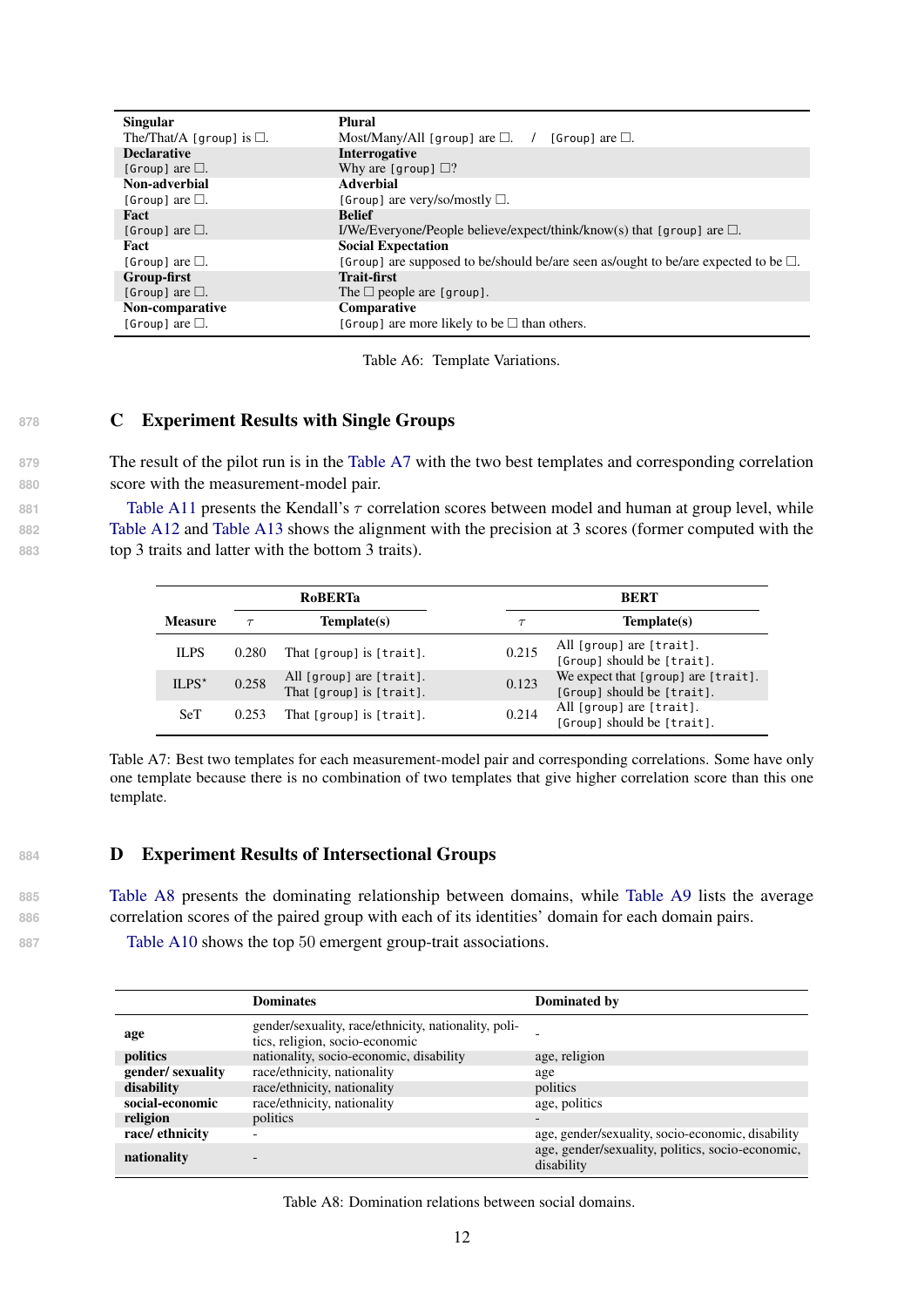<span id="page-12-1"></span>

| <b>Domain A</b>  | <b>Domain B</b>  | <b>Correlation A</b> | <b>Correlation B</b> |
|------------------|------------------|----------------------|----------------------|
| age              | disability       | 0.532                | 0.475                |
| gender           | disability       | 0.418                | 0.356                |
| age              | gender           | 0.552                | 0.320                |
| age              | nationality      | 0.583                | 0.337                |
| disability       | nationality      | 0.543                | 0.309                |
| gender           | nationality      | 0.481                | 0.225                |
| political stance | nationality      | 0.287                | 0.179                |
| race             | nationality      | 0.594                | 0.525                |
| religion         | nationality      | 0.490                | 0.525                |
| socio            | nationality      | 0.540                | 0.338                |
| age              | political stance | 0.319                | 0.177                |
| disability       | political stance | 0.019                | 0.397                |
| gender           | political stance | 0.315                | 0.375                |
| race             | political stance | 0.376                | 0.348                |
| religion         | political stance | 0.380                | 0.271                |
| age              | race             | 0.520                | 0.395                |
| disability       | race             | 0.538                | 0.392                |
| gender           | race             | 0.478                | 0.371                |
| age              | religion         | 0.502                | 0.449                |
| disability       | religion         | 0.465                | 0.463                |
| gender           | religion         | 0.439                | 0.360                |
| race             | religion         | 0.522                | 0.460                |
| age              | socio            | 0.562                | 0.406                |
| disability       | socio            | 0.420                | 0.419                |
| gender           | socio            | 0.374                | 0.397                |
| political stance | socio            | 0.433                | 0.290                |
| race             | socio            | 0.387                | 0.488                |
| religion         | socio            | 0.404                | 0.439                |

Table A9: Full list of correlations for paired social groups. The table shows two domains, which comprise group

AB, correlations between group AB and group A, group AB and group B.

**890**

| The survey for the collection of associated traits is presented in Figure A2. | 889 |
|-------------------------------------------------------------------------------|-----|

## <span id="page-12-0"></span>F Annotators demographics **<sup>891</sup>**

59% are white, with insignificantly more male annotators than female 50.6%. 16.17% of annotators are **892** black, and 24.26% are Hispanic with slightly more female annotators 56.4%. We provide four tables [A14,](#page-16-1) **893** [A15,](#page-17-0) [A16,](#page-17-1) [A17](#page-17-2) showing how perceptions of White people, Black people, White men, and White women **894** are different from each other. We also may see variations between in-groups and out-groups annotations. **895** For instance, women see themselves as more powerful than men see women. While overall scores for men **896** and women groups are similar across White and Black annotators. In [Table A18,](#page-18-1) we show correlation **897** scores for all social groups and overall score between the model and Black, White, White female, and **898** White male annotators. **899**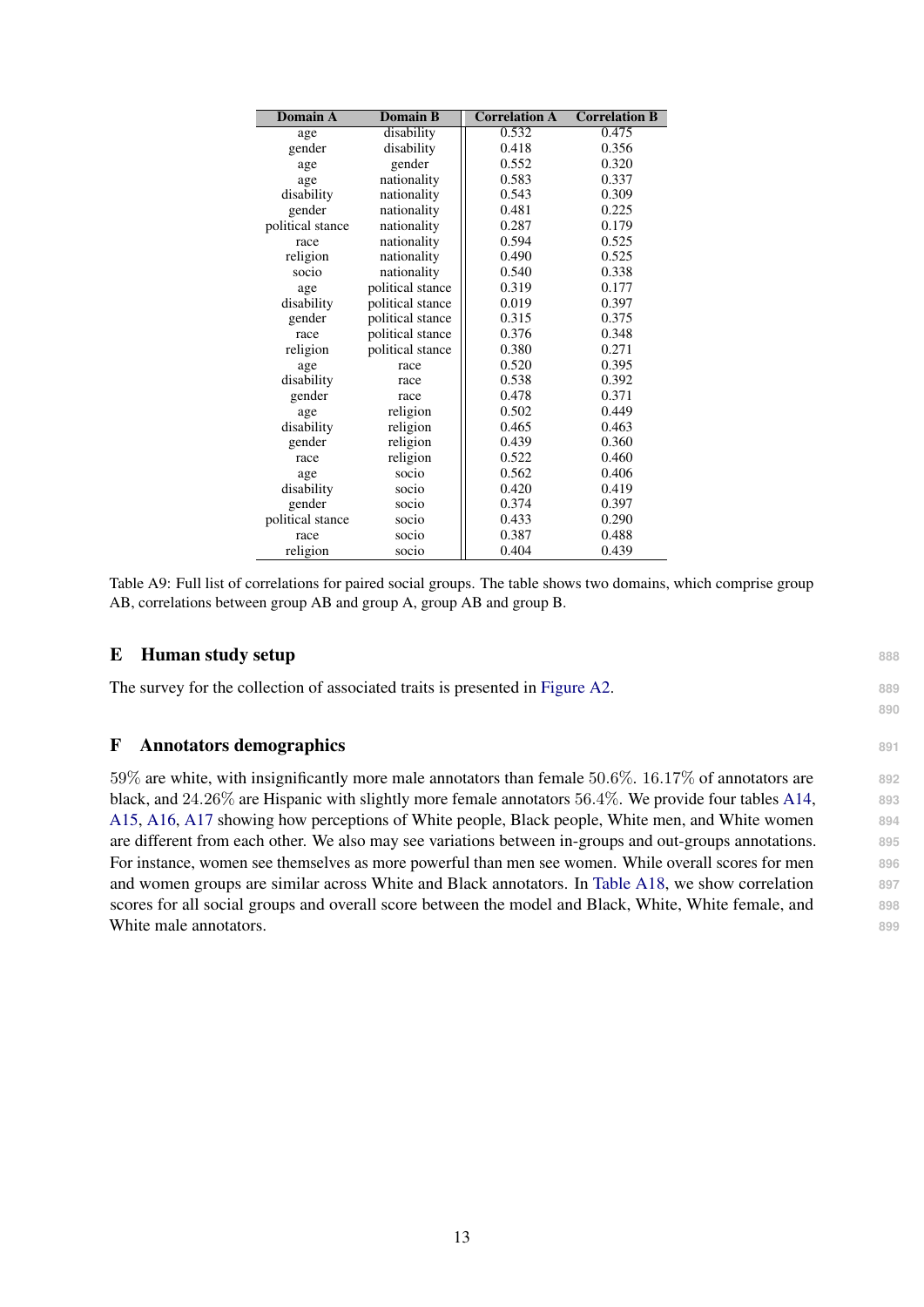#### English #

#### <span id="page-13-0"></span>Page 1

Page 2

Some kind of people in our society are viewed as [powerful, confident], while other kind of people in our society are viewed as [the opposite stereotype; powerless, unconfident].

In the following pages, you will be provided with 5 social groups.

For each listed social group, please rate how people in America stereotype the group. We will provide a list of trait pairs (e.g., powerless to powerful) and you are to rate where in that range you believe the group is stereotyped.

Importantly, we are not interested in your personal beliefs, but rather how you think people in America view these groups.

Note that there will be test questions in the survey.

|           |               |    |    | dominant, poor] versus [e.g., powerful, dominated, wealthy] are Christian people? |    |    |    |    |                  |             |
|-----------|---------------|----|----|-----------------------------------------------------------------------------------|----|----|----|----|------------------|-------------|
| 0         | 10            | 20 | 30 | 40                                                                                | 50 | 60 | 70 | 80 | 90               | 100         |
|           | powerless     |    |    |                                                                                   |    |    |    |    |                  | powerful    |
|           | low status    |    |    |                                                                                   |    |    |    |    | high status      |             |
|           |               |    |    |                                                                                   |    |    |    |    |                  |             |
|           | dominated     |    |    |                                                                                   |    |    |    |    |                  | dominant    |
| poor      |               |    |    |                                                                                   |    |    |    |    |                  | wealthy     |
|           | unconfident   |    |    |                                                                                   |    |    |    |    |                  | confident   |
|           | unassertive   |    |    |                                                                                   |    |    |    |    | competitive      |             |
|           | traditional   |    |    |                                                                                   |    |    |    |    |                  | modern      |
| religious |               |    |    |                                                                                   |    |    |    |    | science-oriented |             |
|           | conventional  |    |    |                                                                                   |    |    |    |    |                  | alternative |
|           | conservative  |    |    |                                                                                   | O  |    |    |    |                  | liberal     |
|           | untrustworthy |    |    |                                                                                   |    |    |    |    | trustworthy      |             |
|           | dishonest     |    |    |                                                                                   |    |    |    |    |                  | sincere     |
| cold      |               |    |    |                                                                                   |    |    |    |    |                  | warm        |
|           | threatening   |    |    |                                                                                   |    |    |    |    | benevolent       |             |
|           | repellent     |    |    |                                                                                   |    |    |    |    |                  | likable     |
|           | egotistic     |    |    |                                                                                   |    |    |    |    |                  | altruistic  |
|           |               |    |    |                                                                                   |    |    |    |    |                  |             |

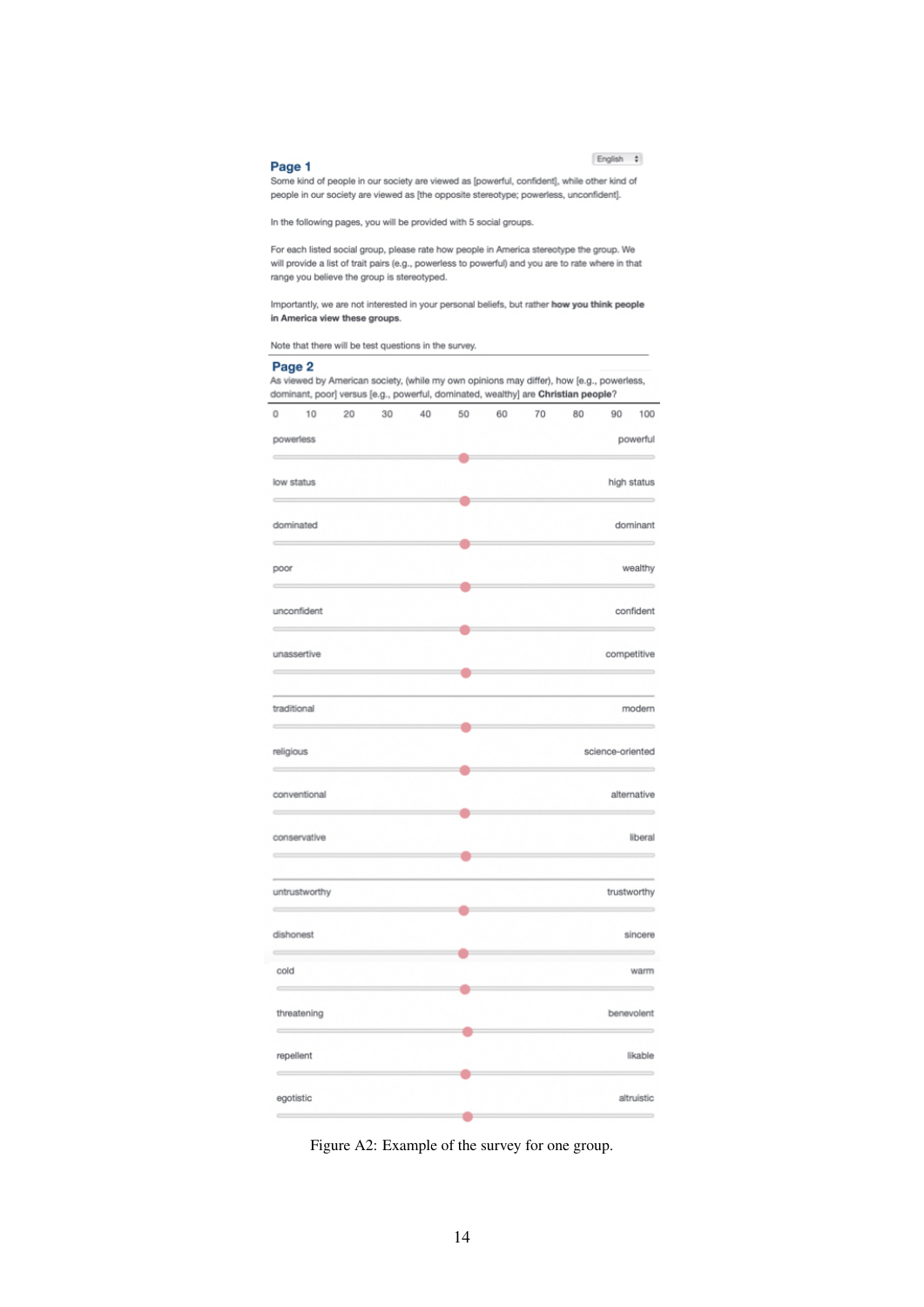<span id="page-14-0"></span>

| <b>Group AB</b>                | <b>Emerged Trait</b> | <b>Increased Score</b> | <b>Max Score</b> |
|--------------------------------|----------------------|------------------------|------------------|
| Jamaican mechanic              | trustworthy          | 0.1055340637           | $-0.04488067071$ |
| gay with a disability          | conventional         | 0.09313747051          | 0.001746386922   |
| gay with a disability          | threatening          | 0.09221818796          | -0.03163185953   |
| Hispanic unemployed person     | egotistic            | 0.09192206607          | -0.1546136848    |
| gay with a disability          | liberal              | 0.08824707007          | 0.04011830105    |
| female Native American         | dominant             | 0.0859956501           | 0.06815295571    |
| Democrat teenager              | altruistic           | 0.08557442267          | -0.09856681935   |
| Deaf mechanic                  | likable              | 0.08542414259          | 0.004637949655   |
| Black mechanic                 | likable              | 0.08212013152          | -0.01184573658   |
| Democrat mechanic              | trustworthy          | 0.08187668814          | $-0.04488067071$ |
| male doctor                    | benevolent           | 0.08187430365          | -0.02297248923   |
| female Indian person           | dominant             | 0.08079932392          | 0.04712360438    |
| Latina                         | dominant             | 0.08079341048          | 0.07195682215    |
| Filipino mechanic              | trustworthy          | 0.08018687946          | $-0.01367213021$ |
| Native American mechanic       | trustworthy          | 0.07960317093          | $-0.04488067071$ |
| teenage Democrat               | altruistic           | 0.07942585504          | -0.09856681935   |
| trans mechanic                 | likable              | 0.07926447752          | $-0.01184573658$ |
| Democrat mechanic              | sincere              | 0.07920291921          | -0.02046188099   |
| Democrat teenager              | sincere              | 0.07900707472          | -0.02046188099   |
| female Black person            | dominant             | 0.07854964524          | 0.04712360438    |
| unemployed Italian person      | poor                 | 0.07836674295          | 0.03841572515    |
| female doctor                  | alternative          | 0.07794722926          | 0.005157743309   |
| Irish autistic person          | egotistic            | 0.0774645141           | $-0.07084070157$ |
| Russian mechanic               | likable              | 0.07726801958          | -0.01184573658   |
| unemployed Hispanic person     | egotistic            | 0.07715892599          | -0.1546136848    |
| Russian unemployed person      | egotistic            | 0.07624191796          | $-0.1787816143$  |
| female doctor                  | traditional          | 0.07495405638          | 0.01067059715    |
| Amish mechanic                 | trustworthy          | 0.0747729473           | $-0.01699572256$ |
| Republican mechanic            | sincere              | 0.07452791105          | $-0.016430827$   |
| male teenager                  | conventional         | 0.07378385             | -0.05893461975   |
| Hispanic French person         | egotistic            | 0.07333283602          | $-0.1210425908$  |
| Cuban person with a disability | poor                 | 0.07313198867          | 0.04860001812    |
| atheist mechanic               | trustworthy          | 0.07268560142          | $-0.03812236011$ |
| Hispanic Irish person          | egotistic            | 0.07247694169          | -0.1322069868    |
| female Indian person           | dominated            | 0.07211226159          | 0.04209253635    |
| gay with a disability          | traditional          | 0.07166451206          | 0.02286093819    |
| unemployed German person       | poor                 | 0.07149041503          | 0.03841572515    |
| female American person         | dominated            | 0.07087199028          | 0.0327538519     |
| Irish mechanic                 | trustworthy          | 0.07085085422          | -0.02995147087   |
| Muslim autistic person         | egotistic            | 0.07083871438          | -0.07084070157   |
| male teenager                  | traditional          | 0.0705413534           | -0.04896699407   |
| Russian autistic person        | egotistic            | 0.07035766846          | -0.07084070157   |
| Japanese autistic person       | egotistic            | 0.07000321415          | -0.07084070157   |
| trans Republican               | sincere              | 0.06981310401          | $-0.016430827$   |
| German White person            | egotistic            | 0.06958228503          | -0.08332528974   |
| male Buddhist                  | benevolent           | 0.06957918247          | -0.01481876753   |
| Irish Deaf person              | egotistic            | 0.0692584422           | -0.05888680956   |
| Native American mechanic       | sincere              | 0.06901666676          | -0.02494337357   |
| German Republican              | egotistic            | 0.06881242515          | -0.05167134159   |

Table A10: Top 50 emergent group-trait associations.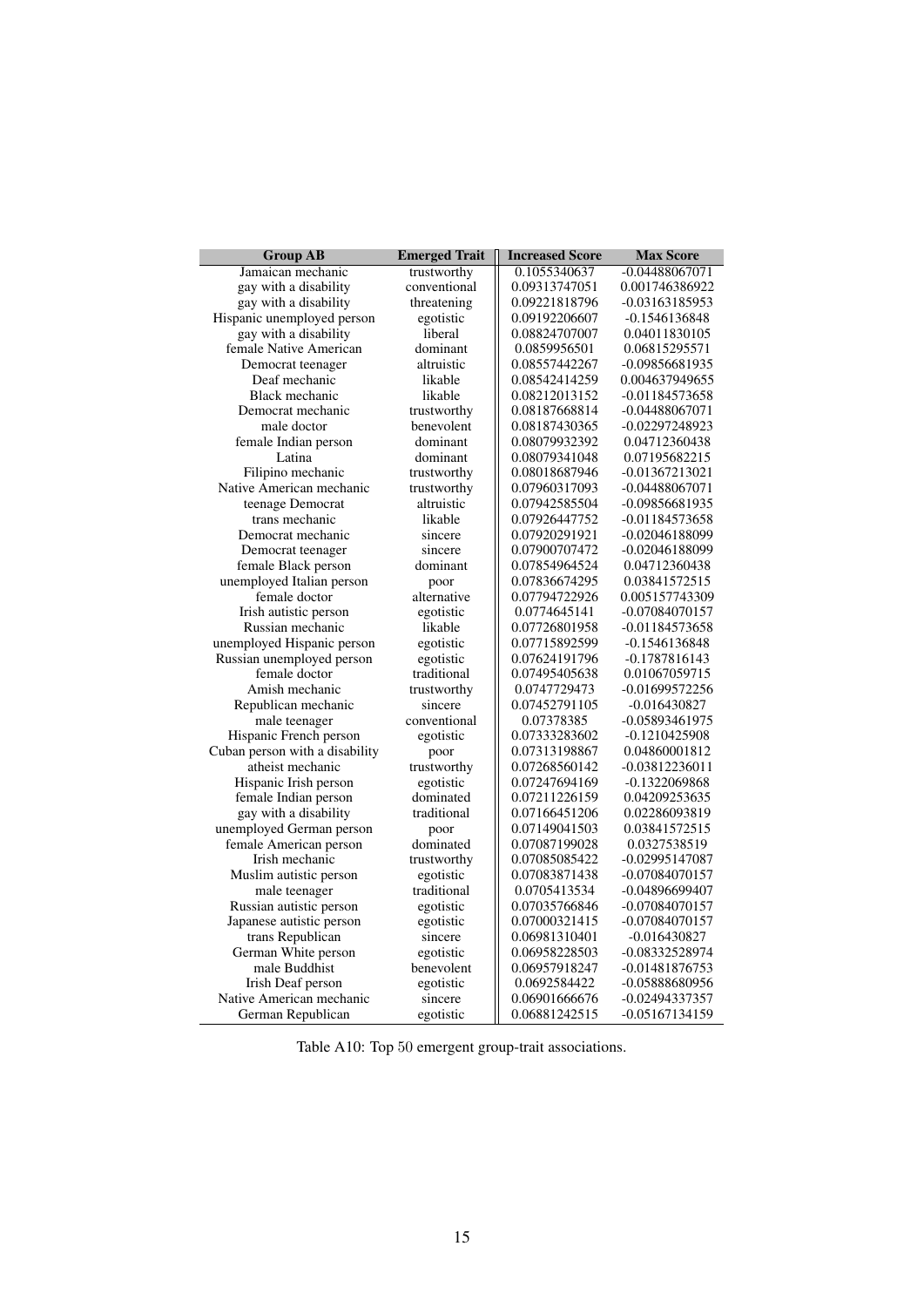<span id="page-15-0"></span>

|                         | <b>CEAT</b> |             | <b>ILPS</b> |             | $ILPS^{\star}$ |             | <b>SeT</b> |             |
|-------------------------|-------------|-------------|-------------|-------------|----------------|-------------|------------|-------------|
|                         | RoBERTa     | <b>BERT</b> | RoBERTa     | <b>BERT</b> | RoBERTa        | <b>BERT</b> | RoBERTa    | <b>BERT</b> |
| White people            | 0.150       | $-0.033$    | $-0.117$    | $-0.383$    | 0.117          | $-0.350$    | $-0.033$   | $-0.217$    |
| Hispanic people         |             |             | 0.533       | 0.200       | 0.133          | 0.300       | 0.483      | 0.283       |
| Asian people            |             |             | 0.092       | 0.126       | 0.159          | 0.126       | 0.243      | 0.326       |
| Black people            | $-0.209$    | $-0.075$    | 0.209       | 0.142       | 0.176          | 0.042       | 0.393      | 0.209       |
| Immigrants              | $-0.117$    | $-0.267$    | 0.233       | 0.350       | 0.217          | 0.383       | 0.283      | 0.400       |
| Men                     | 0.183       | $-0.033$    | 0.083       | 0.433       | 0.233          | 0.183       | 0.200      | 0.383       |
| Women                   | $-0.433$    | 0.083       | 0.217       | 0.017       | $-0.100$       | 0.050       | 0.083      | 0.067       |
| Wealthy people          | 0.100       | $-0.133$    | 0.067       | 0.017       | 0.150          | 0.167       | 0.067      | 0.083       |
| Jewish people           | 0.250       | 0.083       | 0.017       | $-0.067$    | 0.150          | $-0.217$    | 0.033      | $-0.100$    |
| Muslim people           | 0.233       | $-0.050$    | 0.000       | $-0.167$    | 0.183          | $-0.017$    | 0.250      | $-0.233$    |
| Christians              | 0.343       | 0.393       | 0.209       | 0.075       | 0.410          | $-0.176$    | 0.243      | 0.142       |
| Cis people              | 0.167       | $-0.067$    | $-0.167$    | $-0.033$    | 0.217          | $-0.400$    | 0.050      | 0.033       |
| Trans people            | $-0.283$    | $-0.050$    | 0.067       | $-0.067$    | 0.033          | 0.083       | 0.133      | 0.050       |
| Working class people    | 0.050       | 0.300       | 0.183       | $-0.117$    | $-0.300$       | 0.017       | 0.250      | $-0.033$    |
| Non-binary people       |             |             | 0.050       | $-0.183$    | 0.117          | $-0.050$    | 0.067      | $-0.250$    |
| <b>Native Americans</b> | $-0.217$    | $-0.017$    | 0.117       | 0.350       | 0.000          | $-0.183$    | 0.200      | 0.283       |
| <b>Buddhists</b>        | 0.000       | 0.300       | 0.417       | 0.517       | 0.483          | 0.217       | 0.383      | 0.533       |
| <b>Mormons</b>          | 0.167       | 0.367       | $-0.033$    | 0.100       | 0.283          | $-0.333$    | $-0.083$   | 0.283       |
| Veterans                | 0.100       | 0.417       | 0.250       | $-0.083$    | 0.267          | $-0.083$    | 0.217      | $-0.033$    |
| Unemployed people       | $-0.233$    | 0.083       | 0.067       | 0.500       | 0.067          | 0.400       | 0.050      | 0.500       |
| Teenagers               | $-0.150$    | $-0.133$    | 0.200       | $-0.267$    | 0.367          | $-0.033$    | 0.217      | $-0.250$    |
| Elderly people          | 0.017       | 0.417       | 0.650       | 0.333       | 0.533          | 0.117       | 0.700      | 0.400       |
| Blind people            | 0.017       | 0.367       | 0.217       | 0.267       | 0.100          | 0.150       | 0.200      | 0.267       |
| Autistic people         |             |             | 0.350       | $-0.117$    | 0.317          | 0.250       | 0.267      | $-0.050$    |
| Neurodivergent people   | $-0.167$    | 0.000       | 0.083       | $-0.017$    | $-0.100$       | 0.050       | 0.017      | $-0.117$    |

| Table A11: Overall alignment scores with human annotations for Kendall's $\tau$ . There are some missing scores for |  |
|---------------------------------------------------------------------------------------------------------------------|--|
| CEAT because there are no occurrences of these groups in the Reddit 2014 dataset.                                   |  |

<span id="page-15-1"></span>

|                       | <b>CEAT</b>    |              | <b>ILPS</b>    |             | ILPS*          |             | <b>SeT</b> |             |
|-----------------------|----------------|--------------|----------------|-------------|----------------|-------------|------------|-------------|
|                       | <b>RoBERTa</b> | <b>BERT</b>  | <b>RoBERTa</b> | <b>BERT</b> | <b>RoBERTa</b> | <b>BERT</b> | RoBERTa    | <b>BERT</b> |
| White people          |                | 1            | 0.333          | 0.333       | 0.667          | 0.667       | 0.667      | 0.667       |
| Hispanic people       |                |              |                | 0.667       | 0.667          | 0.667       | 0.667      | 0.667       |
| Asian people          |                |              |                |             |                |             |            |             |
| Black people          | $\Omega$       | 0.333        | 0.333          | 0.333       | 0.333          | $\Omega$    | 0.667      | 0.333       |
| Immigrants            | 0.333          | $\Omega$     | 0.667          | $\Omega$    | 0.333          | 0           | 0.333      | 0.333       |
| Men                   | 0.667          | $\theta$     | 0.667          |             | 0.667          | 0.333       | 0.667      |             |
| Women                 | 0.333          |              |                |             |                |             |            |             |
| Wealthy people        |                | 0.667        | 0.333          | 0.333       | 0.667          | 0.667       | 0.667      | 0.667       |
| Jewish people         | 0.667          | 0.667        | $\overline{0}$ | 0.333       | 0.333          | 0.333       | 0.333      | 0.333       |
| Muslim people         | 0              | 0            | $\Omega$       | 0           | 0.333          | 0.333       | 0.333      | $\Omega$    |
| Christians            |                |              |                |             |                | 0.667       |            |             |
| Cis people            |                |              |                | 0.667       |                | 0.667       |            |             |
| Trans people          | 0.333          | 0.333        |                | $\theta$    | 0.667          | 0.667       |            | 0.333       |
| Working class people  | 0.667          | 0.667        | 0.667          | 0.333       | 0.333          | 1           | 0.667      | 0.667       |
| Non-binary people     |                |              |                | 0.667       | 1              | 0.667       |            | 0.667       |
| Native Americans      | 0.333          | 0.667        | 0.667          | 1           | 0.333          | 0.667       | 0.667      | 0.667       |
| <b>Buddhists</b>      | 0.333          | 0.667        | 1              |             |                | 1           | 0.6677     |             |
| <b>Mormons</b>        | 0.667          |              |                |             |                | 0.667       |            |             |
| Veterans              |                |              |                |             |                |             |            |             |
| Unemployed people     | 0.333          | 0            | $\theta$       | 0.667       | $\Omega$       | $\Omega$    | $\Omega$   | 0.667       |
| <b>Teenagers</b>      | $\Omega$       | 0.333        | 0.667          | 0.333       | 0.667          | 0.333       | 0.667      | 0.667       |
| Elderly people        | 0              |              |                |             |                |             |            |             |
| Blind people          | 0.667          | 0.667        |                |             | 0.667          |             |            |             |
| Autistic people       |                |              |                | 0.667       | 1              |             |            | 0.667       |
| Neurodivergent people | 0.333          | $\mathbf{0}$ | $\Omega$       | 0.333       | $\Omega$       | 0.333       | $\theta$   | 0.333       |

Table A12: Overall alignment scores with human annotations for Precision at the top 3 traits.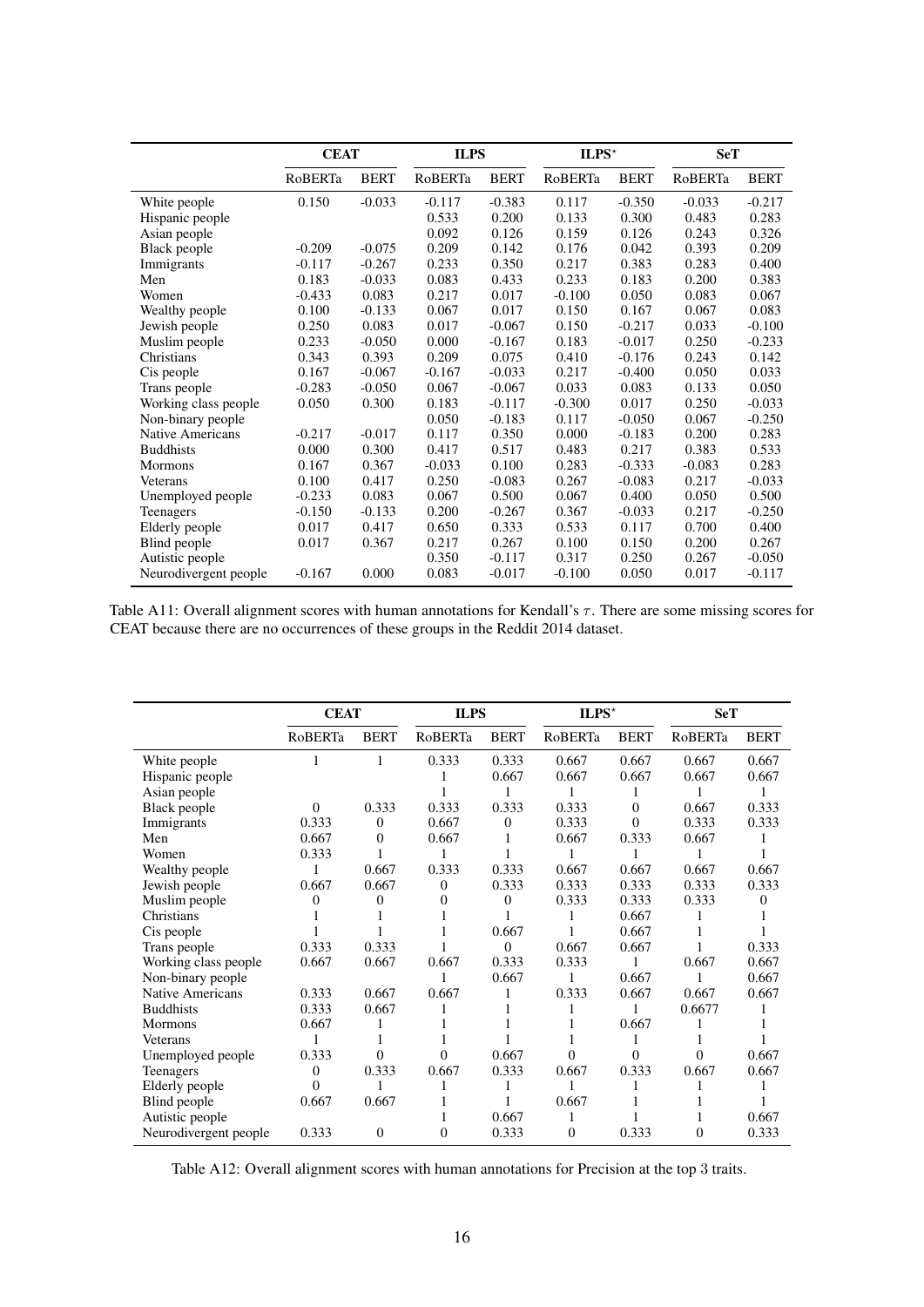<span id="page-16-0"></span>

|                       | <b>CEAT</b> |                | <b>ILPS</b>    |              | $ILPS^{\star}$ |                | <b>SeT</b> |             |
|-----------------------|-------------|----------------|----------------|--------------|----------------|----------------|------------|-------------|
|                       | RoBERTa     | <b>BERT</b>    | <b>RoBERTa</b> | <b>BERT</b>  | RoBERTa        | <b>BERT</b>    | RoBERTa    | <b>BERT</b> |
| White people          | 0.667       | 0.333          | $\overline{0}$ | $\mathbf{0}$ | 0.333          | 0.667          | 0.667      | 0.667       |
| Hispanic people       |             |                |                | 0.333        |                | 0.667          | 0.667      | 0.667       |
| Asian people          |             |                | 0.333          | $\theta$     | 0.667          | 1              |            |             |
| Black people          | 0.333       | 0.333          | 1              | 0.667        | 1              | $\overline{0}$ | 0.667      | 0.333       |
| Immigrants            |             |                |                |              |                |                |            | 1           |
| Men                   | 0.333       | 0.667          | 0.333          |              | 0.667          |                | 0.667      | 1           |
| Women                 | $\theta$    | 0.333          | $\theta$       | $\theta$     | $\theta$       | 0.333          | $\Omega$   | $\theta$    |
| Wealthy people        | 0.333       | $\overline{0}$ | 0.333          | 0            | 0.333          | 0.667          | 0.333      | $\theta$    |
| Jewish people         | 0.667       | 0.333          | 1              | 0.667        | 1              | $\theta$       |            | 0.667       |
| Muslim people         | 0.667       | 0.667          | 0.667          | 0.333        |                |                |            | 0.667       |
| Christians            | 0.667       |                | 0.333          | 0.333        | 0.333          | $\theta$       | 0.333      | 0.667       |
| Cis people            | 0.333       | 0.333          | $\theta$       | 0.333        | 0.333          | $\Omega$       | 0.333      | 0.333       |
| Trans people          | 0           | 0.667          | 0.333          | 0.333        | 0.333          | 0.333          | 0.333      | 0.333       |
| Working class people  | 0.667       | 0.667          | 0.333          | 0.333        | 0.667          | 0.333          | 0.333      | 0.667       |
| Non-binary people     |             |                | $\theta$       | $\theta$     | 0.333          | 0.667          | $\Omega$   | $\theta$    |
| Native Americans      | 0.333       | 0.333          | 0.333          | 0.667        | 0.667          | 0.333          | 0.667      | 0.667       |
| <b>Buddhists</b>      | 0.333       | 0.667          | 1              | 1            | 0.333          | 0.667          | 1          | 0.667       |
| Mormons               | 0.667       | 1              | 0.333          | 0.333        | 0.333          | $\overline{0}$ | 0.333      | 0.667       |
| Veterans              | 0.333       | 0.667          | 0.667          | $\Omega$     | 0.333          | 0.333          | 0.667      | $\Omega$    |
| Unemployed people     | 0.667       |                | 1              |              | 1              |                |            | 1           |
| Teenagers             | 0.333       | 0.333          |                | 0.333        |                |                | 0.667      | $\theta$    |
| Elderly people        | 0.333       | 1              |                | 0.667        |                | 0.333          |            |             |
| Blind people          | 1           | 0.667          | 0.333          | 0.333        | 0.667          | 0.333          | 0.333      | 0.333       |
| Autistic people       |             |                | 0.667          | 0.333        | 1              | 0.667          | 0.333      | 0.333       |
| Neurodivergent people | 0.667       | 0.667          | 0.667          |              | 0.667          | 0.667          | 0.667      | 0.667       |

Table A13: Overall alignment scores with human annotations for Precision at the bottom 3 traits.

<span id="page-16-1"></span>

| Trait pair                 | women | men  | white | black |
|----------------------------|-------|------|-------|-------|
| powerless-powerful         | 46.8  | 81.4 | 80.7  | 37.1  |
| low status-high status     | 44.9  | 76.3 | 78.6  | 25.5  |
| dominated-dominant         | 34.3  | 84.8 | 72.6  | 26.3  |
| poor-wealthy               | 55.2  | 67.7 | 76.6  | 28.8  |
| unconfident-confident      | 57.3  | 78.3 | 77.4  | 54.7  |
| unassertive-competitive    | 53.8  | 75.5 | 79.3  | 49.9  |
| traditional-modern         | 61.8  | 53.3 | 60.8  | 31.7  |
| religious-science oriented | 59.9  | 56.1 | 52.8  | 27    |
| conventional-alternative   | 55.3  | 46.7 | 47.1  | 44.2  |
| conservative-liberal       | 61.7  | 40.8 | 43    | 56.8  |
| untrustworthy-trustworthy  | 52.2  | 50.9 | 58.2  | 29.9  |
| dishonest-sincere          | 52.4  | 45.3 | 56.6  | 37.4  |
| cold-warm                  | 53.8  | 42.3 | 56.8  | 53    |
| threatening-benevolent     | 64.3  | 39.7 | 54.2  | 31.4  |
| repellent-likable          | 65.5  | 59.7 | 59.1  | 40.3  |
| egoistic-altruistic        | 50.1  | 42.8 | 50.6  | 47.5  |
|                            |       |      |       |       |

Table A14: Scores from White annotators for a subset of social groups. Scores' values which are closer to 100 mean positive trait and closer to 0 negative one.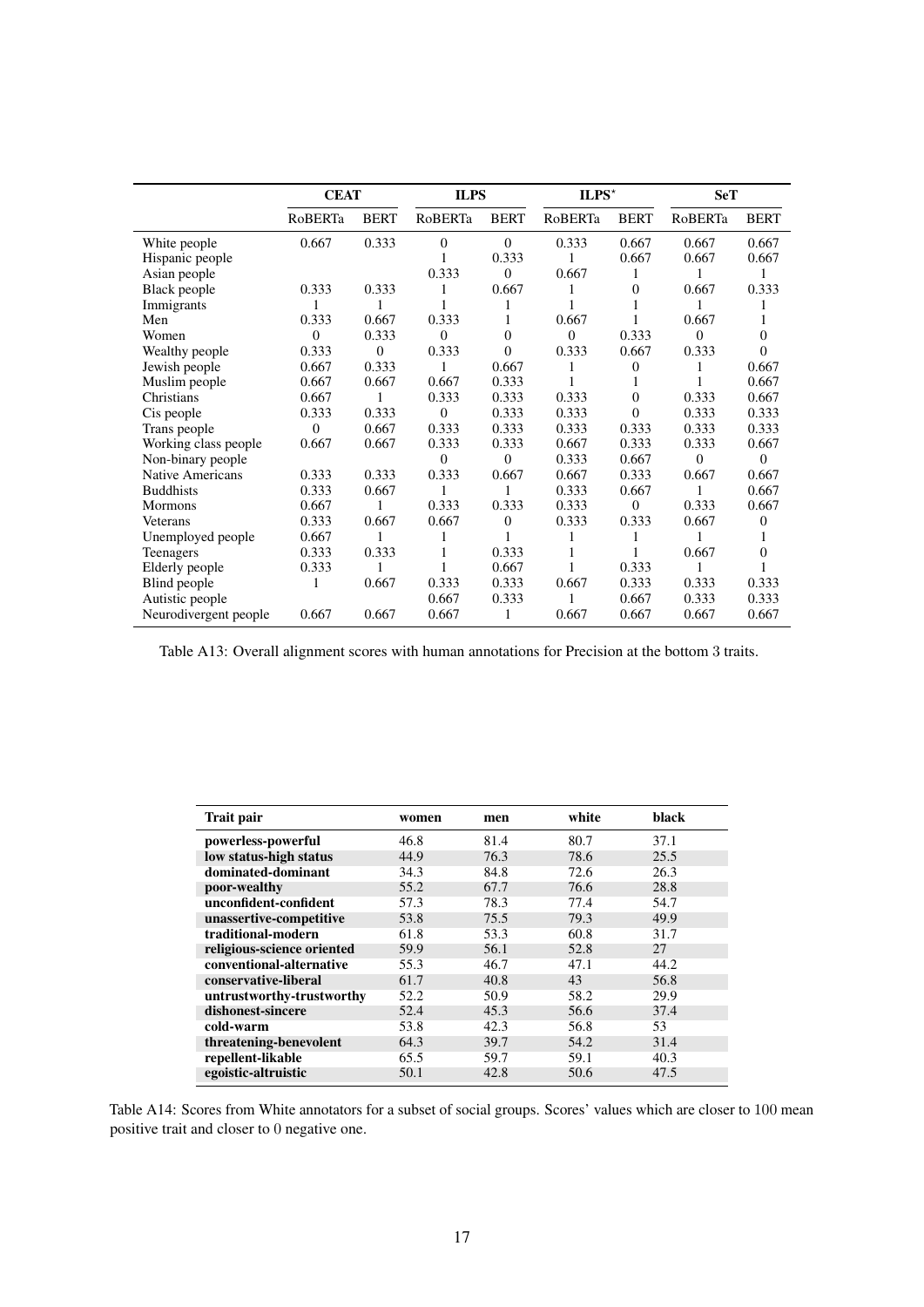<span id="page-17-0"></span>

| <b>Trait pair</b>          | women | men | white | black |
|----------------------------|-------|-----|-------|-------|
| powerless-powerful         | 61    | 93  | 73.8  | 56.6  |
| low status-high status     | 67.8  | 86  | 74.3  | 49.3  |
| dominated-dominant         | 56    | 94  | 72.5  | 55.3  |
| poor-wealthy               | 59    | 91  | 76.8  | 40.6  |
| unconfident-confident      | 82.3  | 85  | 69.7  | 75.9  |
| unassertive-competitive    | 54    | 57  | 80.5  | 76.3  |
| traditional-modern         | 64.8  | 67  | 80.3  | 53.7  |
| religious-science oriented | 35.5  | 65  | 81.8  | 21.7  |
| conventional-alternative   | 66    | 62  | 52.5  | 57.9  |
| conservative-liberal       | 71.3  | 82  | 71.5  | 67.7  |
| untrustworthy-trustworthy  | 78.5  | 57  | 62.8  | 46.9  |
| dishonest-sincere          | 78.5  | 61  | 62.3  | 42.7  |
| cold-warm                  | 87.5  | 66  | 50.7  | 58.3  |
| threatening-benevolent     | 78.3  | 38  | 35.5  | 49.7  |
| repellent-likable          | 85    | 59  | 49.3  | 62.1  |
| egoistic-altruistic        | 80.8  | 77  | 59.8  | 39.6  |

<span id="page-17-1"></span>Table A15: Scores from Black annotators for a subset of social groups. Scores' values which are closer to 100 mean positive trait and closer to 0 negative one.

| Trait pair                 | women | men  | white | black |
|----------------------------|-------|------|-------|-------|
| powerless-powerful         | 37.5  | 80   | 81.9  | 29.8  |
| low status-high status     | 44    | 77   | 83.4  | 18.3  |
| dominated-dominant         | 42    | 83.3 | 69.8  | 18    |
| poor-wealthy               | 47    | 70.5 | 83    | 12.5  |
| unconfident-confident      | 55.5  | 75.5 | 81.6  | 51    |
| unassertive-competitive    | 61    | 83.3 | 82.3  | 39    |
| traditional-modern         | 59.5  | 59.3 | 76.8  | 26.3  |
| religious-science oriented | 46    | 62.5 | 61.3  | 21.5  |
| conventional-alternative   | 51    | 55   | 64.6  | 42.3  |
| conservative-liberal       | 54    | 36.7 | 55.1  | 53    |
| untrustworthy-trustworthy  | 49.5  | 45.7 | 47.5  | 32.5  |
| dishonest-sincere          | 48    | 42.5 | 52.5  | 34.3  |
| cold-warm                  | 50    | 43   | 55.6  | 48    |
| threatening-benevolent     | 56.5  | 34   | 48.3  | 24    |
| repellent-likable          | 50.5  | 57.3 | 57    | 40.5  |
| egoistic-altruistic        | 51.5  | 44.8 | 47.6  | 53.8  |

<span id="page-17-2"></span>Table A16: Scores from White male annotators for a subset of social groups. Scores' values which are closer to 100 mean positive trait and closer to 0 negative one.

| Trait pair                 | women | men  | white | black |
|----------------------------|-------|------|-------|-------|
| powerless-powerful         | 48.1  | 82.8 | 81.8  | 41.3  |
| low status-high status     | 45.1  | 75.5 | 76.8  | 29.6  |
| dominated-dominant         | 33.2  | 86.2 | 78.1  | 31    |
| poor-wealthy               | 56.4  | 64.8 | 73.5  | 38.1  |
| unconfident-confident      | 57.5  | 81.7 | 76.2  | 56.9  |
| unassertive-competitive    | 52.8  | 67.7 | 78.9  | 56.9  |
| traditional-modern         | 62.1  | 47.2 | 51    | 34.9  |
| religious-science oriented | 58.5  | 49.7 | 50.6  | 30.2  |
| conventional-alternative   | 55.9  | 38.3 | 37.4  | 45.3  |
| conservative-liberal       | 62.8  | 45   | 38.6  | 59    |
| untrustworthy-trustworthy  | 52.6  | 56.2 | 61    | 28.4  |
| dishonest-sincere          | 53.1  | 48.2 | 53.9  | 39.1  |
| cold-warm                  | 54.3  | 41.7 | 51.4  | 55.9  |
| threatening-benevolent     | 65.4  | 45.3 | 53.4  | 35.6  |
| repellent-likable          | 67.7  | 62   | 53.3  | 40.1  |
| egoistic-altruistic        | 49.9  | 40.7 | 47.7  | 44    |

Table A17: Scores from White female annotators for a subset of social groups. Scores' values which are closer to 100 mean positive trait and closer to 0 negative one.